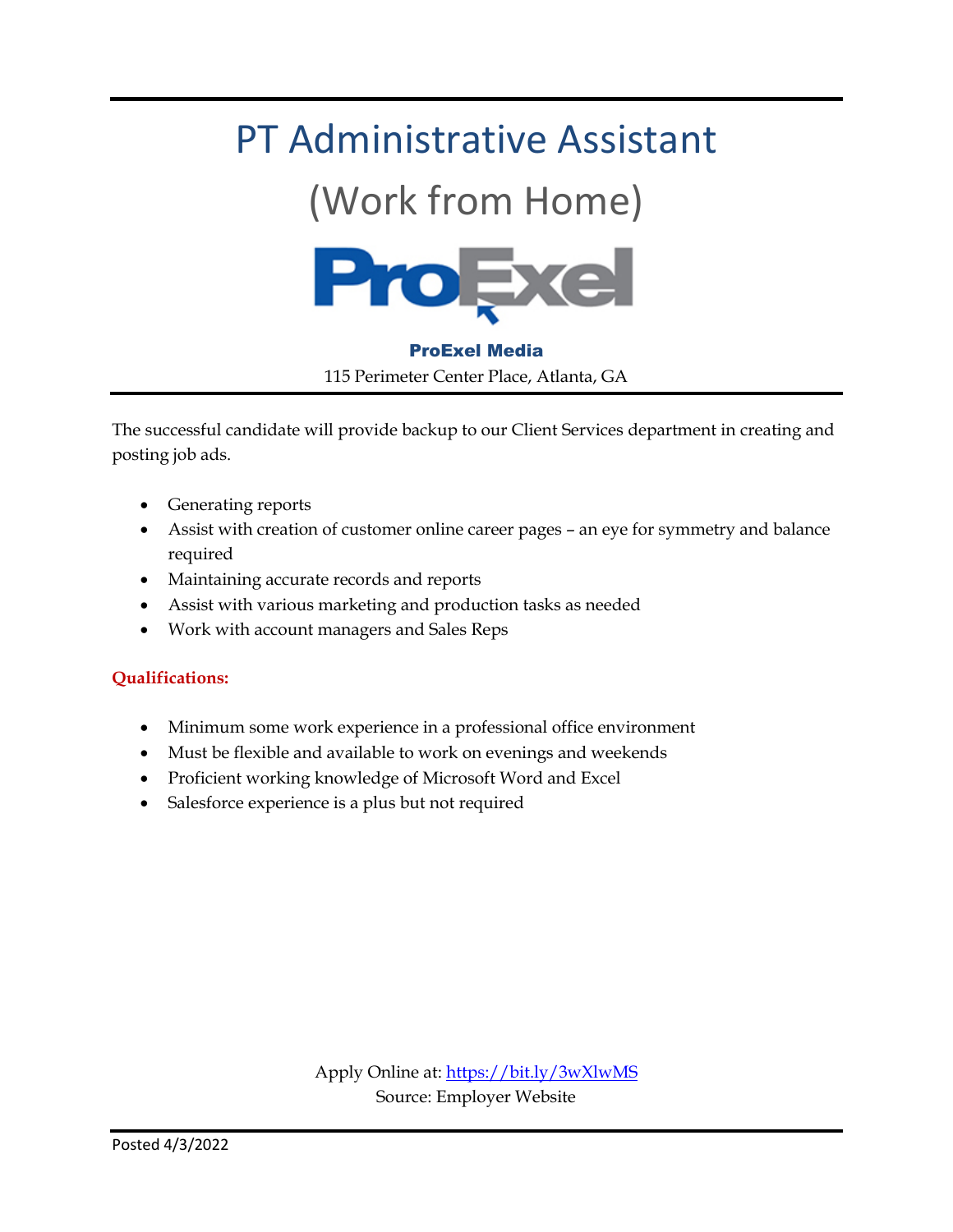### Entry Level Medical Receptionist

### (Sandy Springs)



5901 Peachtree Dunwoody Rd c65, Atlanta, GA 30328

#### **Responsibilities:**

- Greets, checks-in and checks-out patients
- Handles new and existing patient inquiries
- Ensures patient Electronic Medical Records (EMR) and correspondence are accurate and up-to-date in the EMR system and makes updates as needed and appropriate
- Collects and posts patient payments
- Answers phone calls and emails relaying information and requests accurately and delivering messages as needed
- Schedules, reschedules and cancels patient appointments
- Provides support to their assigned doctor and assists other PCCs as needed
- Provides supplement and nutraceutical information to patients and answers questions as needed

#### **Qualifications:**

- High School Diploma and/ or GED required
- Basic/Intermediate computer skills with a willingness to learn our intake and patient care systems

Apply Online at:<https://bit.ly/3NEshcy> Source: Employer Website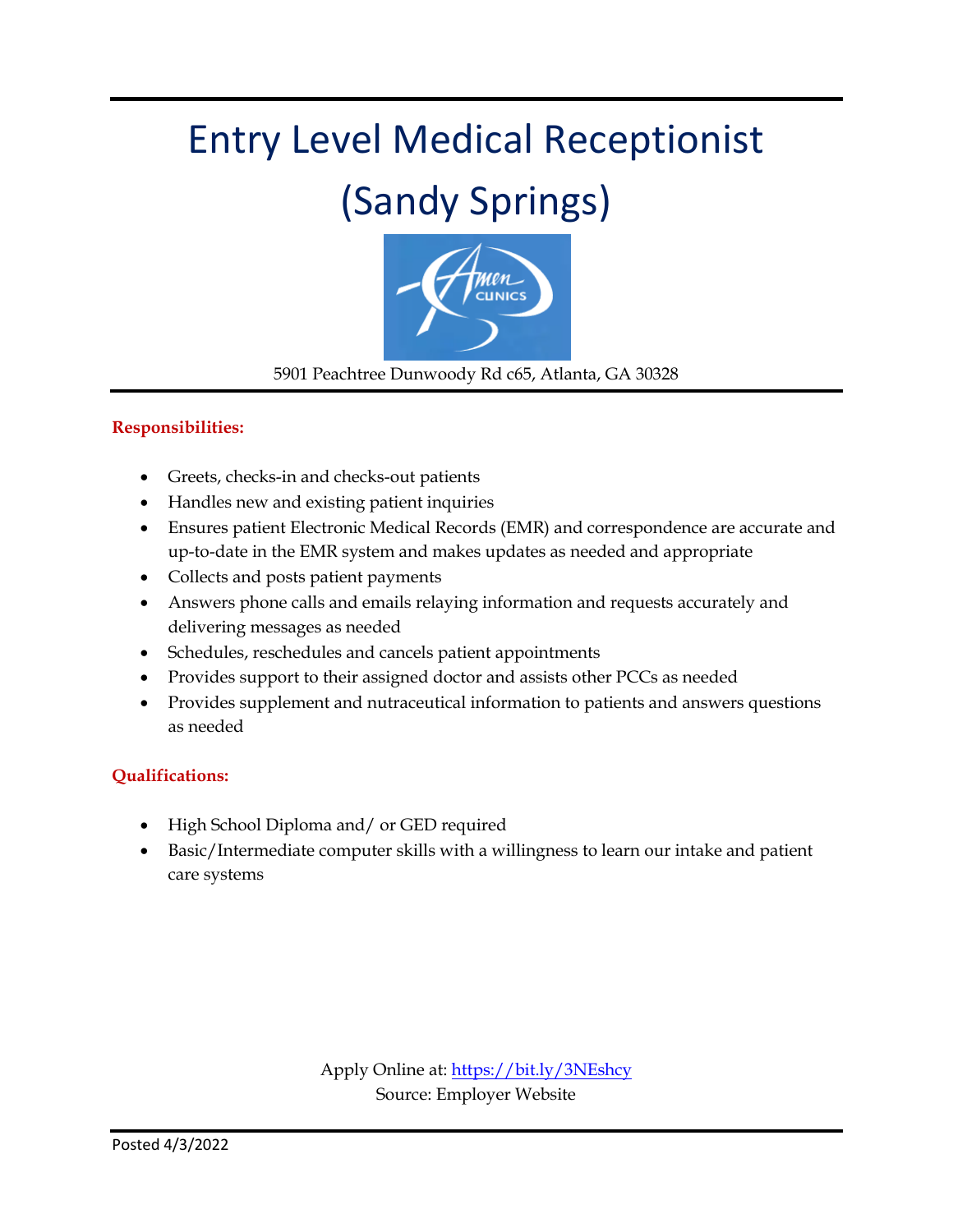### Administrative Professional (Alpharetta)



Vayman &<br>Teitelbaum, P.C.

3625 Brookside Pkwy #130, Alpharetta, GA 30022

#### **Responsibilities:**

- Order office equipment and supplies as needed
- Inform team members regularly about the status of projects and any setbacks or achievements
- Grow in the position through continued learning and revitalization of skillsets in related duties
- Answer phone calls and emails to act as a liaison between clients and staff members to improve customer retention and referral rates
- Create and implement data entry protocols to streamline processes and increase productivity
- Maintain calendars and schedules of Executives
- Work closely with Executives and Executive Assistant to provide support for ongoing tasks and projects

#### **Qualifications:**

- Customer service experience in our industry is preferred
- Technologically savvy; basic knowledge of Microsoft Office Word and Excel programs and filing systems with the ability to learn new programs quickly and troubleshoot common issues
- High school diploma or GED required, some college experience preferred

\$18 - \$21 hourly

Apply Online at:<https://indeedhi.re/3qWoZrg> Source: Indeed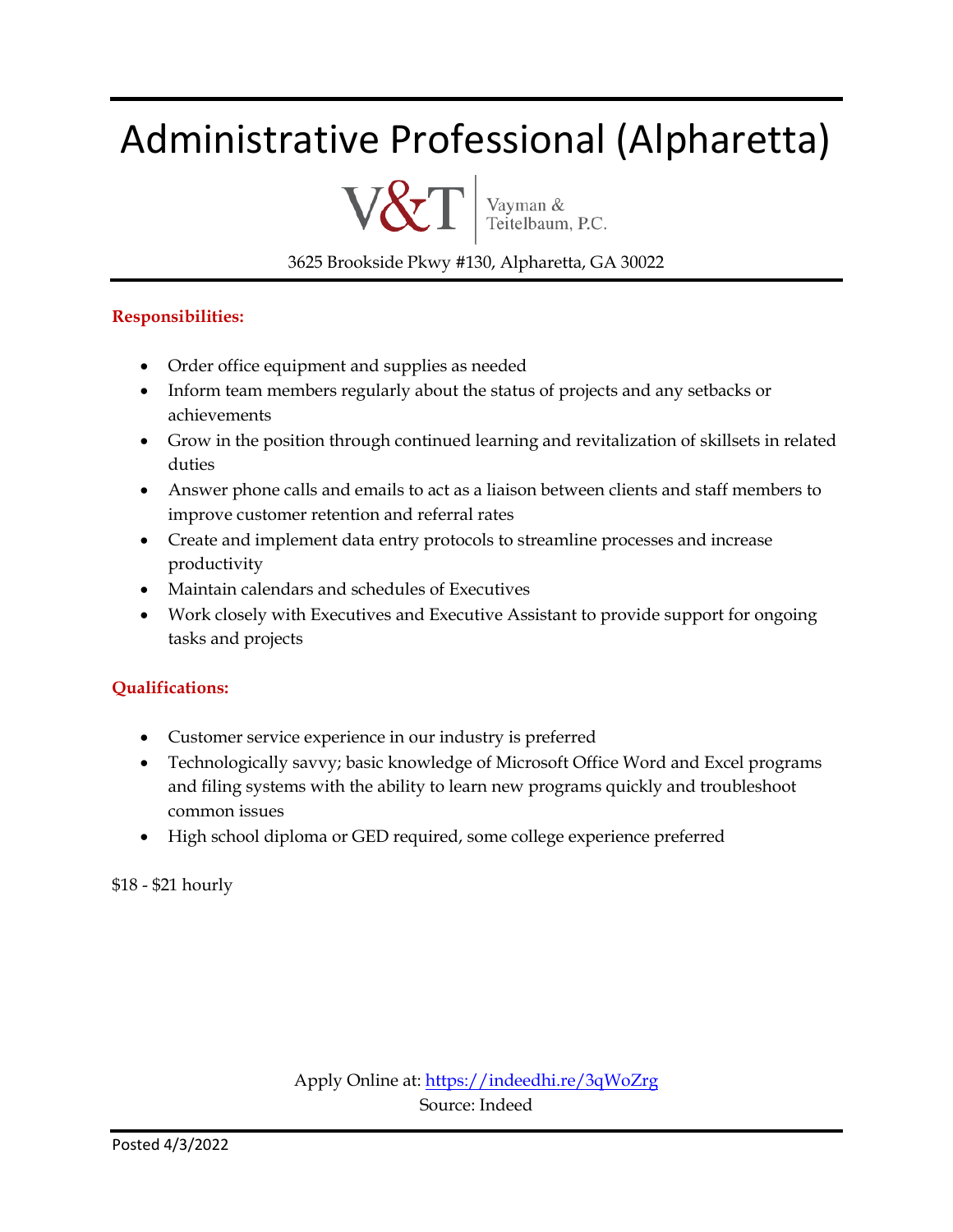# Administrative Assistant/Receptionist PT (Roswell)



 $\frac{\text{Dealer Performance Group, Inc.}}{\textit{Profit thru Partnership}}$ 

500 Sun Valley Dr # H2, Roswell, GA 30076

We're looking to hire an entry Level Administrative Office Assistant.

#### **Qualifications:**

- Administrative experience and support skills helpful
- Intermediate proficiency in Microsoft Office applications, with specific competency in Excel
- MS Access or other comparable database experience is helpful.

Apply Online at:<https://indeedhi.re/387kLq9> Source: Indeed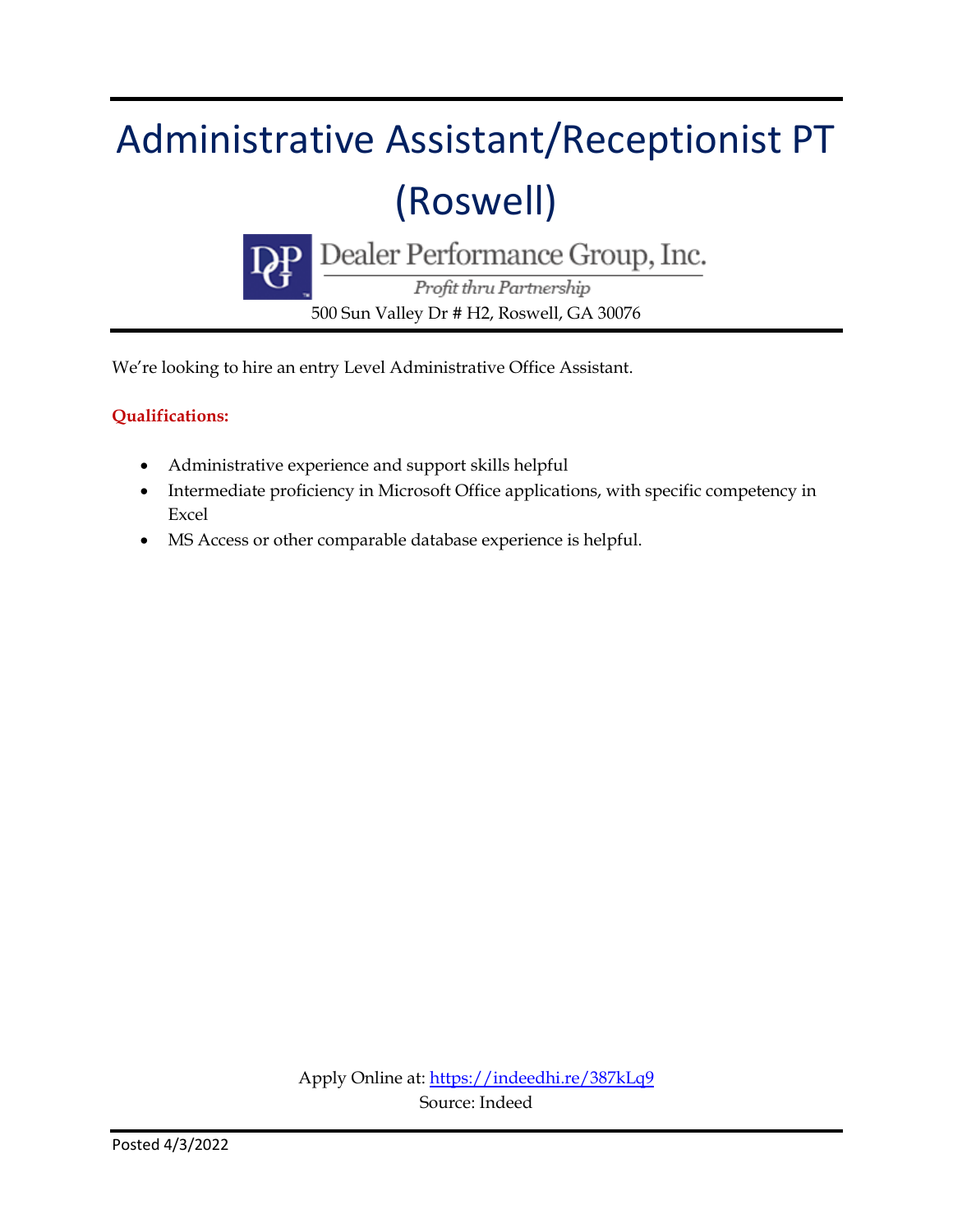### Administrative Assistant PT (Chamblee)



2835 Brandywine Rd #100, Atlanta, GA 30341

The successful candidate will support both professional and technical staff.

- Assist department manager with maintaining and organizing schedule.
- Respond to and communicate with clients via phone, email, letter, and in-person.
- Create and/or prepare memos, letters, reports, presentations, proposals, and permits.
- Prepare materials for meetings (agendas, presentations, documents, notes).
- Meeting and event coordination.
- Manage travel, as needed.
- Order supplies and maintain operations of office equipment.
- Handle sensitive information with complete discretion.
- Schedule meetings and keep organized. Schedule food and beverage services during meetings.
- Set up Microsoft Teams meetings and send reminders.

#### **Qualifications:**

- High school diploma required, Bachelor's degree preferred.
- 2+ years of office administrative experience.
- Working knowledge of MS Word, MS Excel, MS PowerPoint, MS Outlook, and Adobe Acrobat.
- Knowledge of MS Project is a plus.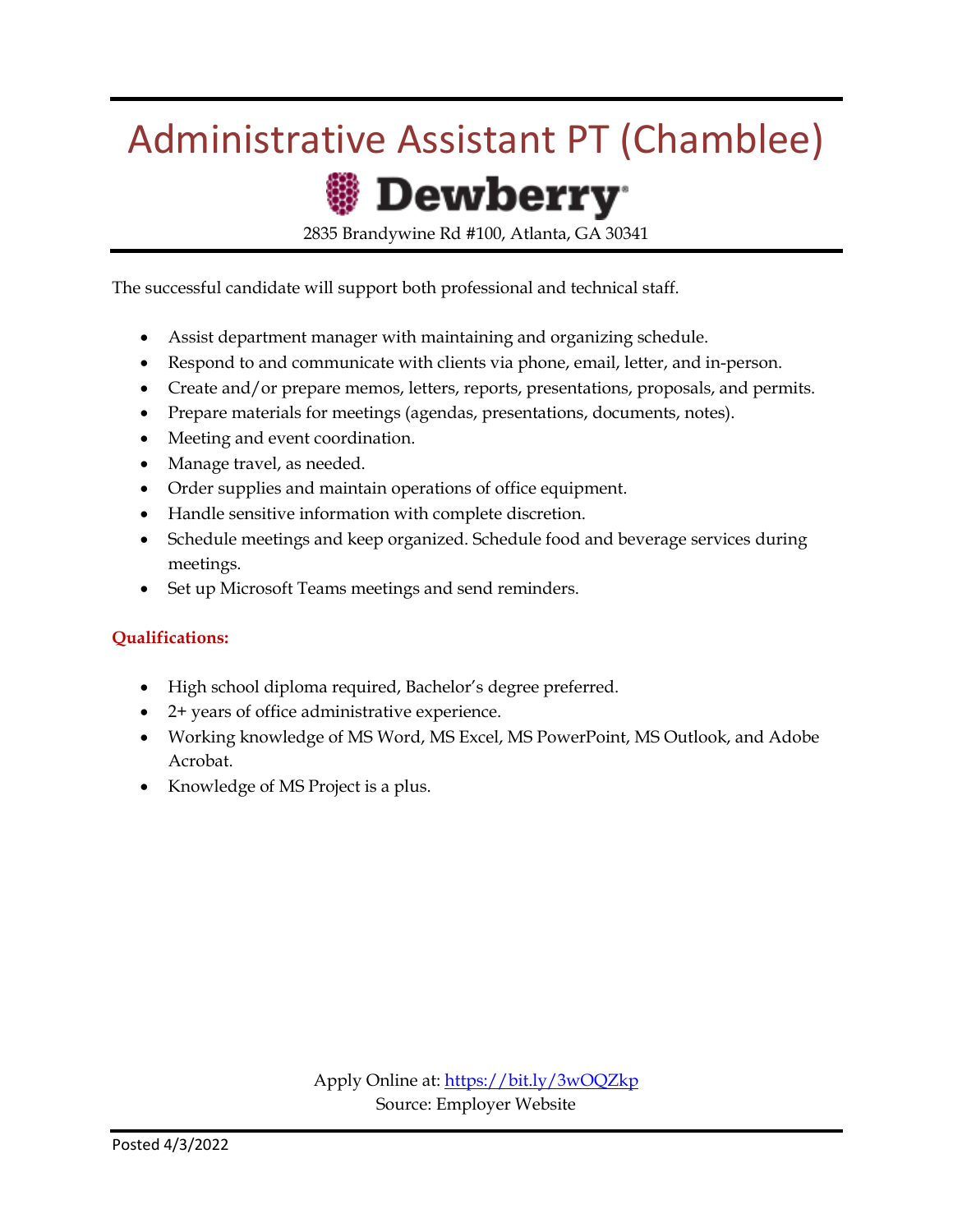## Parents' Morning Out Coordinator (Buckhead)



2799 Northside Dr NW, Atlanta, GA 30305

The Parent's Morning Out Coordinator is responsible for all aspects of operating the program for children ages 8 weeks through 2 years old which currently runs Monday, Tuesday, and Thursday from 8:45 AM-12:45 PM. This includes managing the budget, reservations and cancelations, supervising and scheduling caregivers, invoicing, collecting payments, registering new children, and collecting relevant forms like release waivers and immunization records.

This position will also oversee childcare for staff Monday-Thursday, schedule caregivers for church wide events, Sunday mornings, and Wednesday evenings. The PMO Coordinator is a detail-oriented individual who works well with parents, caregivers, and the extended Children's Ministry team.

#### **Qualifications:**

 Either be familiar with the process of licensing for a child care center or be willing to learn how to proceed with licensing.

\$40,000+ benefits

Apply Online at:<https://bit.ly/3x1bIBA> Source: Workforgood.org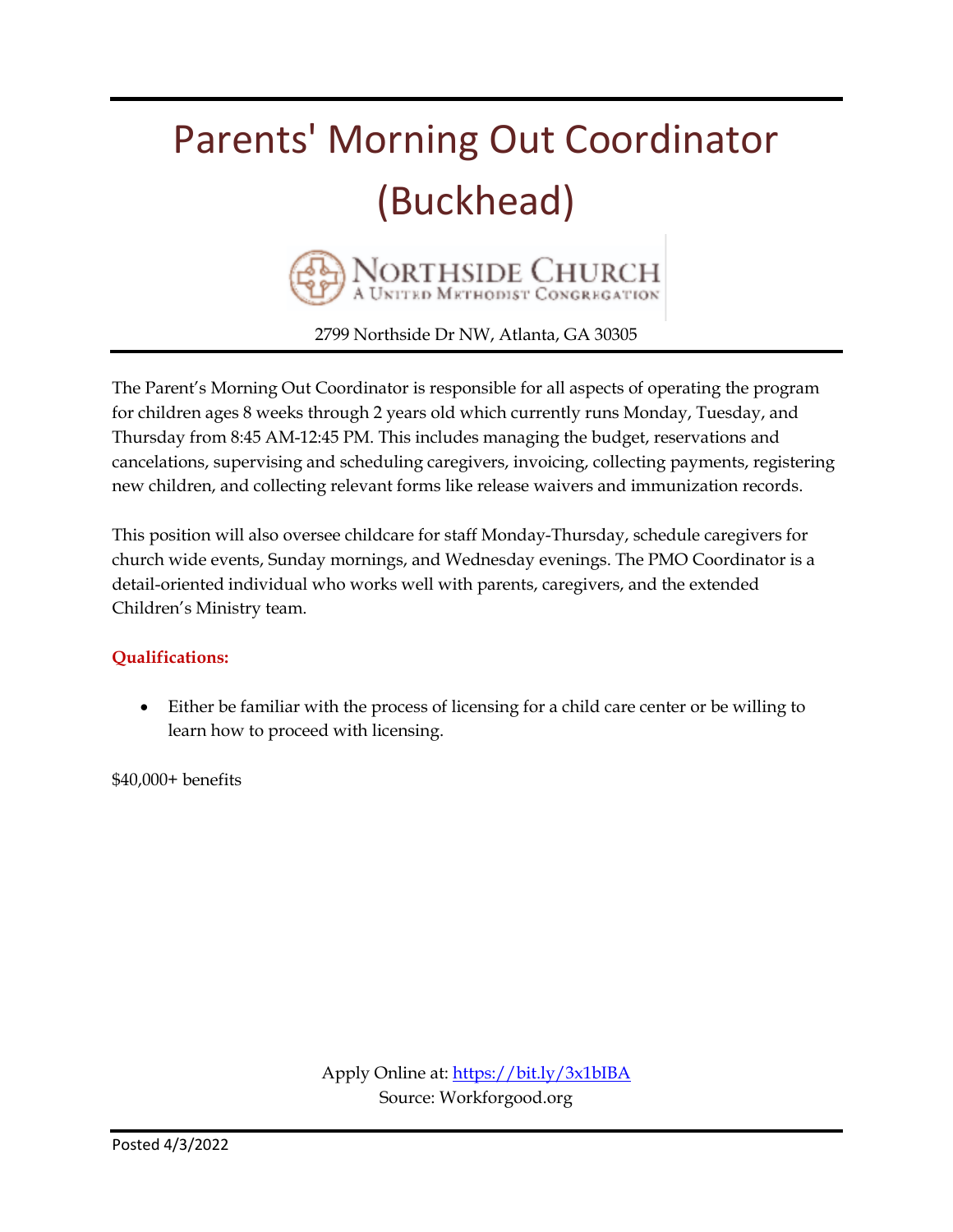### Customer Service Representative

### (Work from Home)



400 Northridge Rd, Sandy Springs, GA 30350

The Customer Service Representative will provide exceptional support via telephone, chat and email to respond to the questions and concerns of policy holders and agents.

- Provide exceptional customer service by responding to all inbound customer and agent calls and written correspondence.
- Handle each call or correspondence until a resolution is met; includes follow ups as necessary
- Builds rapport with each customer or agent. Actively listens to requests and inquiries.
- Notates internal systems and trackers to record and monitor inquiries.
- Acts as a liaison between underwriting, claims, accounting and other departments as needed to resolve inquiries.

#### **Qualifications:**

- Minimum 1 year working in a call center environment.
- High school diploma required.
- Previous insurance experience highly preferred.
- Ability to work from home with steady internet.

Apply Online at:<https://bit.ly/3wQqtr0> Source: Employer Website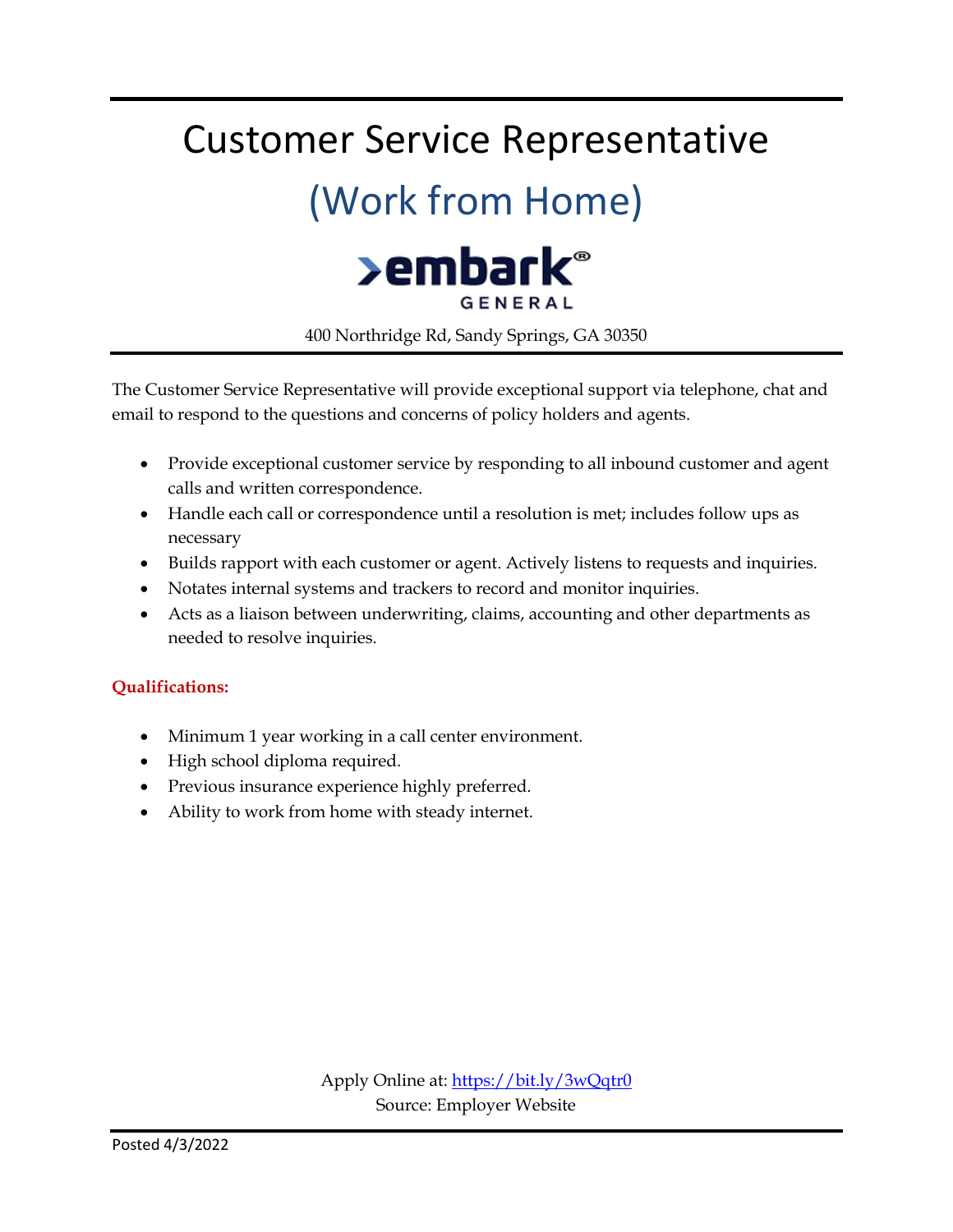### Administrative Assistant (Roswell)



555 Sun Valley Dr Bldg E Suite 5, Roswell, GA 30076

#### **Responsibilities:**

- Create billing spreadsheet
- Greet patients & visitors upon entry to the facility
- Answer phones; monitor faxes
- Obtain medical records from outside facilities when necessary
- Assign faxes/documents to patient charts in the electronic database
- Enter/update clients data into the electronic database
- Maintain client logs and visitor logs
- Makes contact with referral sources and potential clients for obtaining demographic information
- Coordinate the referral and intake process
- Complete bi-weekly eligibility checks to verify clients benefits
- Monitoring/processing documents received via postal mail/ fax or email
- Assists with contacting/scheduling clients for their appointments
- Point of contact for referrals
- Chart compliance
- Data entry

#### **Qualifications:**

- Familiarity with email scheduling tools
- Minimum High School degree, an additional qualification as an Administrative assistant or Secretary will be a plus
- Microsoft Office: 3 years (Required)
- Customer Service: 3 years (Required)

Monday through Friday 9 am to 5 pm.

Apply Online at[: https://indeedhi.re/3iKR0hb](https://indeedhi.re/3iKR0hb) Source: Indeed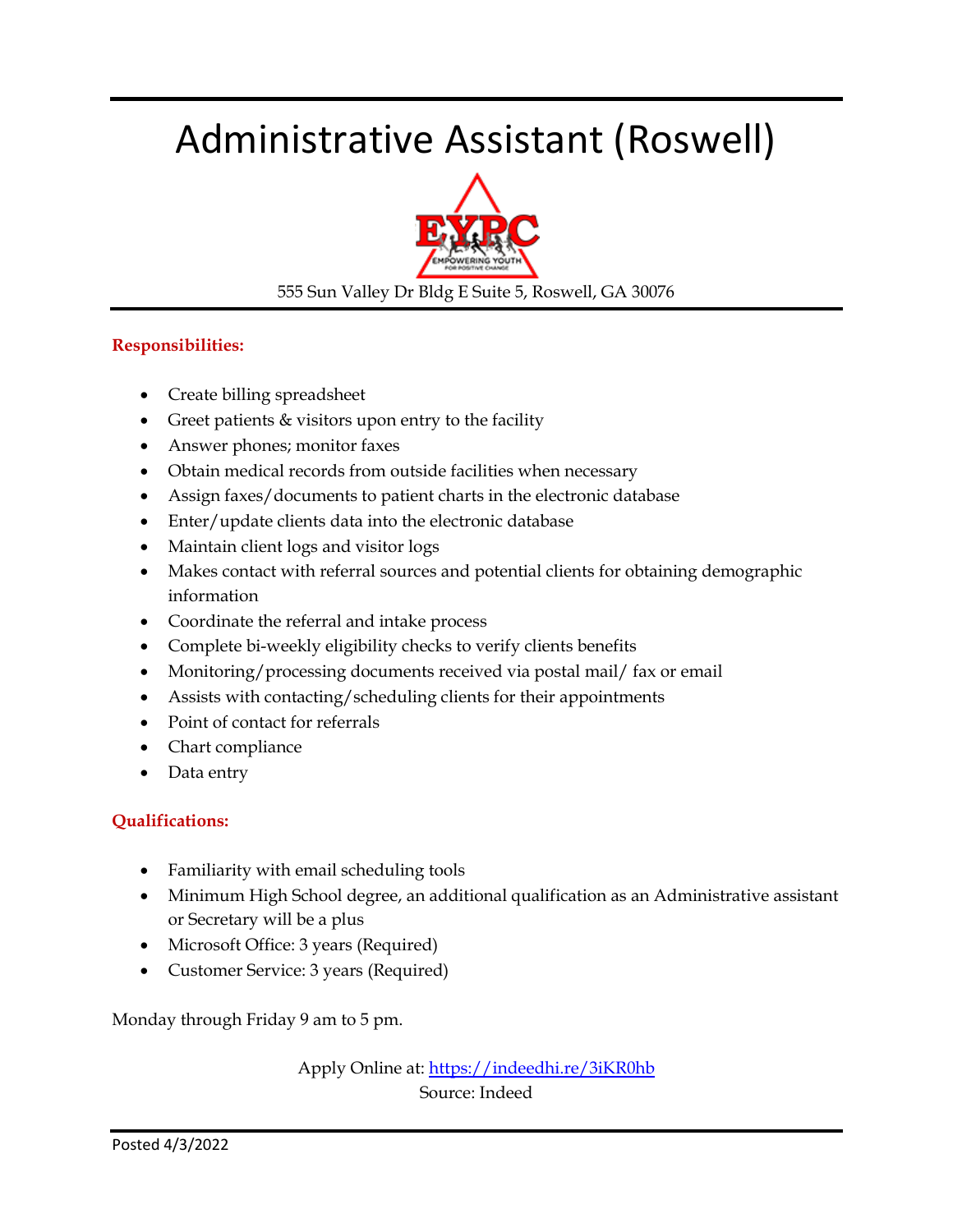### Administrative Assistant (Buckhead)



Elaine Sterling Institute 3393 Peachtree Rd NE #1003B, Atlanta, GA 30326

Responsibilities include supporting and assisting in compliance and reporting, preparing correspondence, customer service support, schedule and coordinate staff and other meetings and assist all department with various assignments as needed. Assist in the development of campus policies and procedures that ensure compliance requirements are met. Provides professional planning, coordination, and development for an academic Institutions assessment of programs and initiatives, in support of the Institutes accreditation goals and objectives. Continually monitors progress toward defined objectives by collecting and analyzing data and communicating with faculty, staff, and other constituents. Interfaces with personnel, academic administrators, external accrediting bodies, and other partners to ensure accurate compilation, retention, and submission of data.

#### **Qualifications:**

- Bachelor's (Preferred)
- Administrative Assistants & Receptionists: 3 years (Required)

\$18 - \$25 an hour

Apply Online at[: https://indeedhi.re/3uJWqyB](https://indeedhi.re/3uJWqyB) Source: Indeed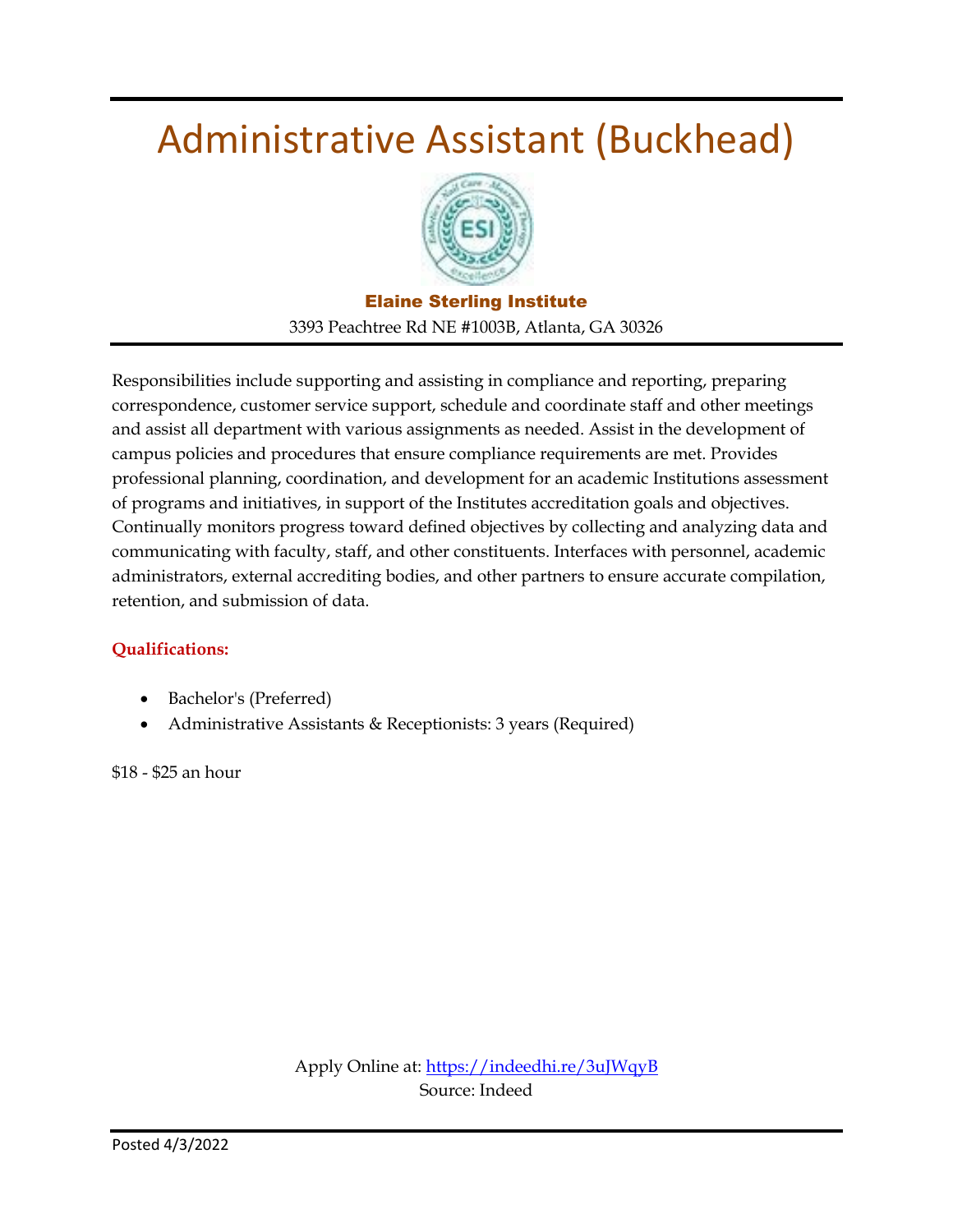### Marketing Coordinator (Remote)



The Local Marketing Coordinator will be responsible for implementing all marketing strategies developed by the marketing support team at TPOG franchise parks. This role will also be responsible for maintaining Altitude's public image by being its park brand guardian.

- Work closely with the marketing support team to bring all local campaigns, programs, and events to life and add a unique local flare
- Team up with park GM and marketing agency to execute flawless new park opening marketing programs
- Partner with local senior team to execute integrated TPOG programs, events, and campaigns
- Manage day to day marketing programming and activations including, but not limited to creating and managing the local field marketing calendar, submitting local social content, and fulfilling local donations
- Track results of all marketing efforts to assist the planning of future activations
- Capture compelling, trendy, and relevant social content for the marketing support team
- Become an expert on the market with the ability to identify key competitors and their offerings, local influencers to partner with, and social media groups to follow
- Oversee local park and community events or initiatives

#### **Qualifications:**

- 2-3 years of marketing or field marketing experience
- Local Store, Digital Marketing and/or membership sales experience a plus
- Bachelor's Degree in Marketing, Communications, or PR a plus
- Family entertainment background is a plus
- Proficiency in MS Office software and usage of the internet

Apply Online at[: https://bit.ly/3iMlLCf](https://bit.ly/3iMlLCf) Source: Employer Website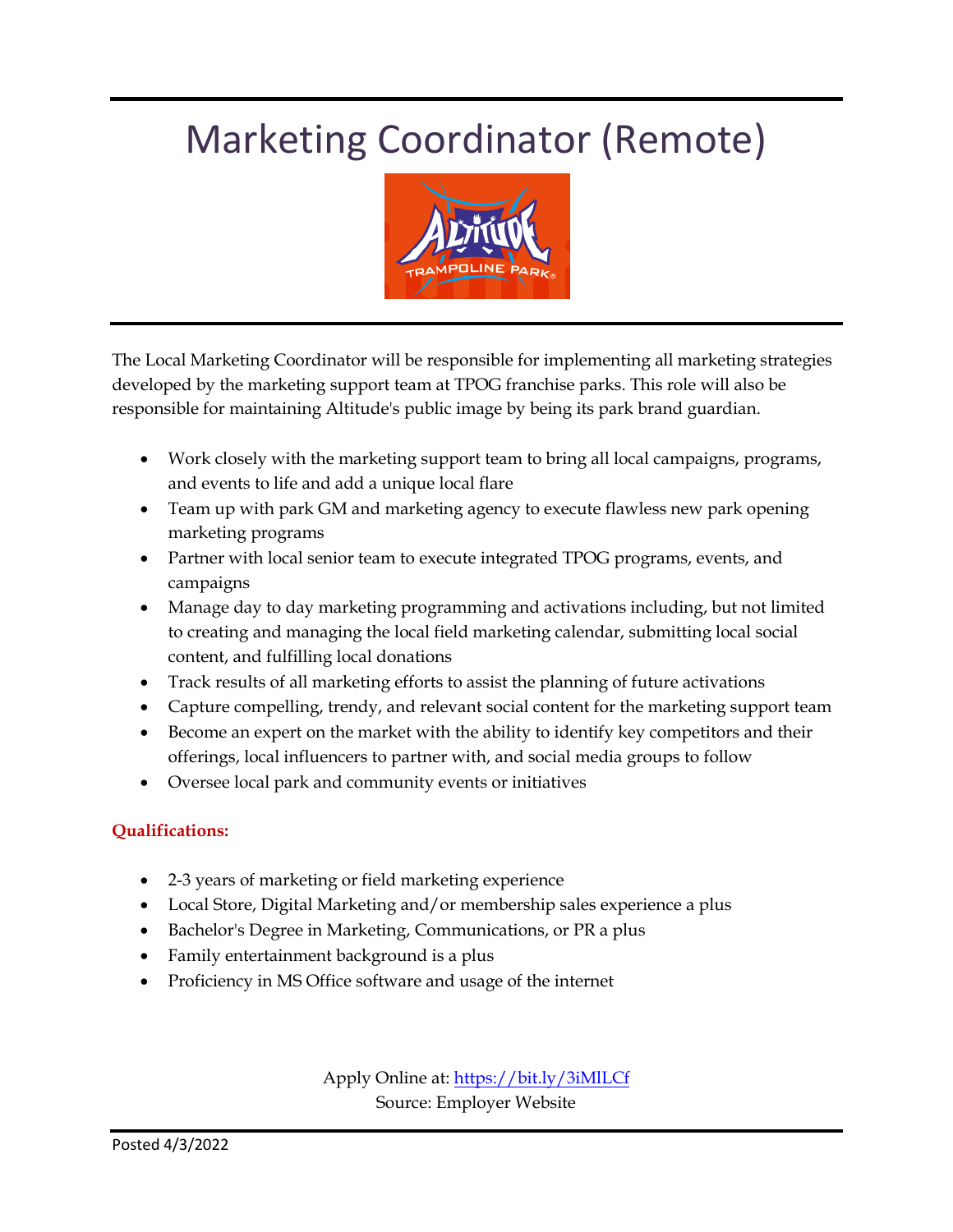### Front Desk Receptionist (Roswell)



Some of job duties include taking phone calls making appointments and INS verification.

#### **Qualifications:**

- No experience required
- High school or equivalent (Preferred)
- Customer service: 1 year (Preferred)

On site training Hybrid option available.

\$13 - \$16 an hour

Apply Online at:<https://indeedhi.re/3NR0jui> Source: Indeed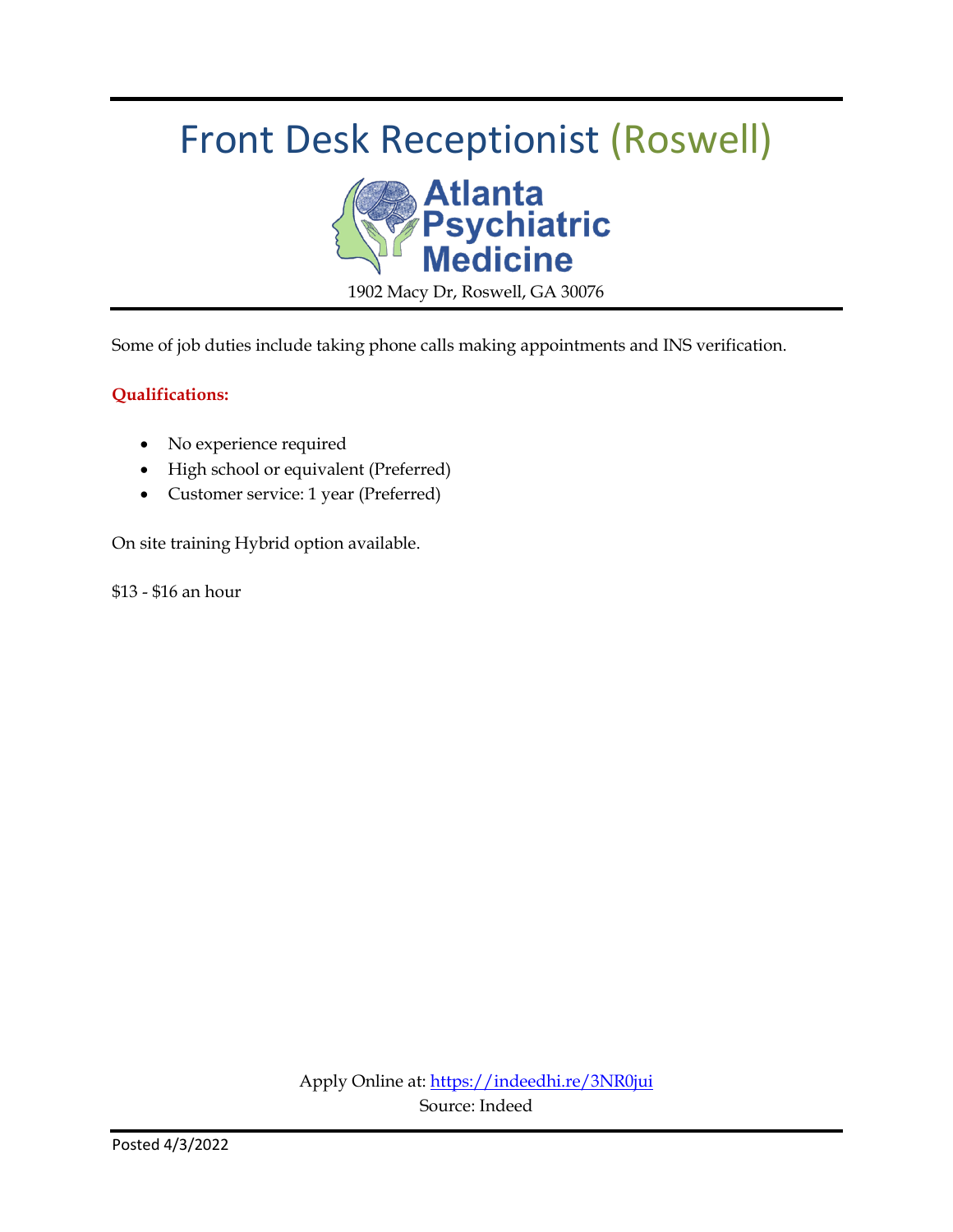### File Clerk (Alpharetta)



3650 Mansell Rd Suite 475, Alpharetta, GA 30022

Growing north metro area family law practice has an immediate opening for a file clerk to organize and manage our filing system.

#### **Qualifications:**

- High school or equivalent (Required)
- Professional office: 2 years (Required)
- Proof of vaccination or weekly COVID test.

Hours 8:30 am - 5:30 pm M-F.

Apply Online at[: https://indeedhi.re/3LrpQrJ](https://indeedhi.re/3LrpQrJ) Source: Indeed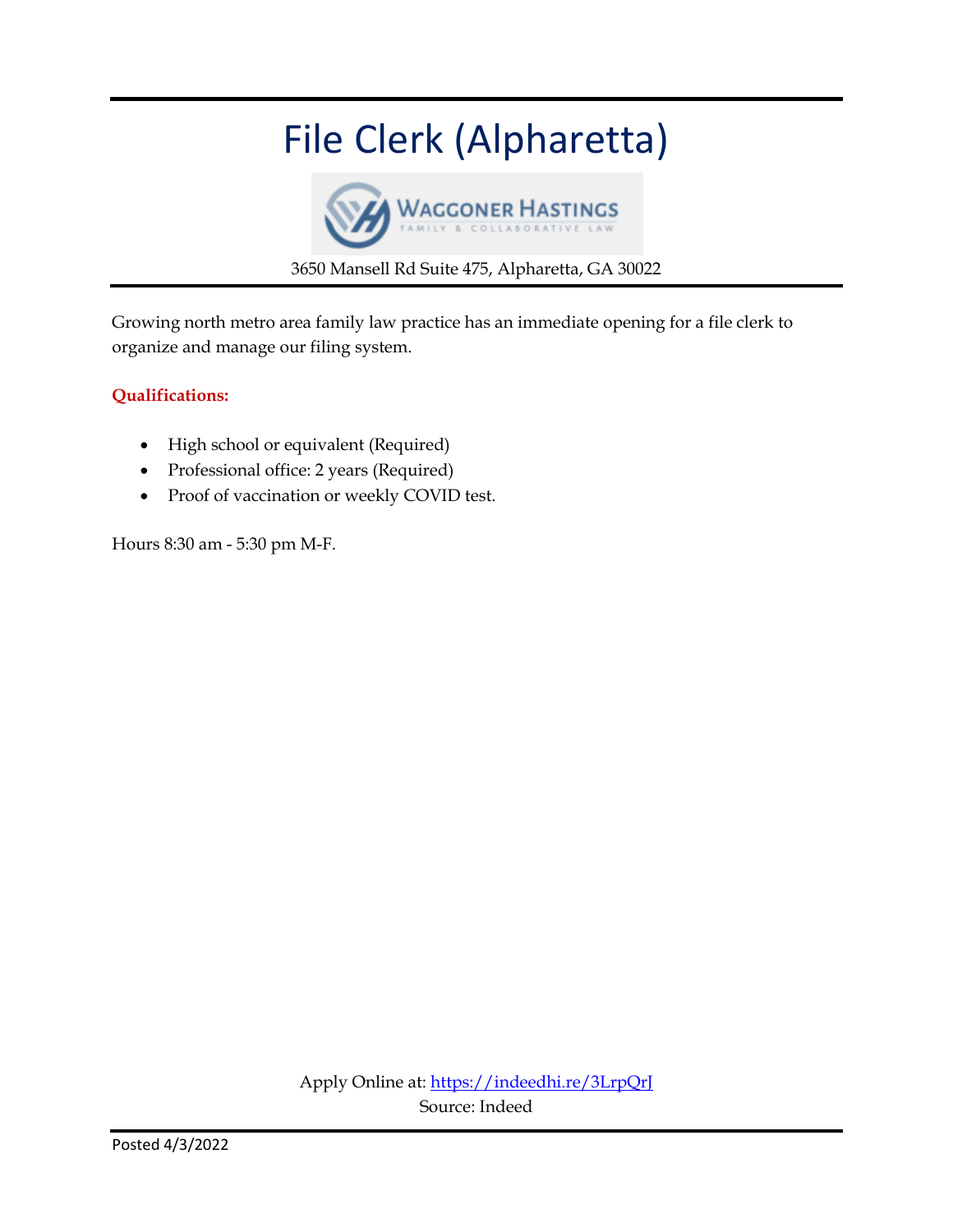### Mailroom Clerk (Sandy Springs)



Medical Billing. Technology-driven.

#### 5665 New Northside Dr, Sandy Springs, GA 30328

This position is responsible for retrieving, sorting and distributing mail company-wide. This position will be responsible for conducting mail runs twice a day as well as maintaining a friendly and professional relationship with multiple departments.

- Collect, sort, batch, and distribute mail to the various departments
- Conduct mail run twice a day, which consists of gathering the mail from all departments
- Scan all documents into the system for all departments
- Order supplies for the Accounts Receivable  $& Cash Applications team bi-monthly, as$ well as coffee, creamer, and sugar for Billing Department
- Orders paper and claim forms for Billing Department
- Return mail and bad address mail flows back through the mail room
- Special projects consisting of relocating office furniture, hanging white boards, and putting together ordered furniture

[No qualifications specified in ad.]

Apply Online at:<https://bit.ly/3iP73ud> Source: Employer Website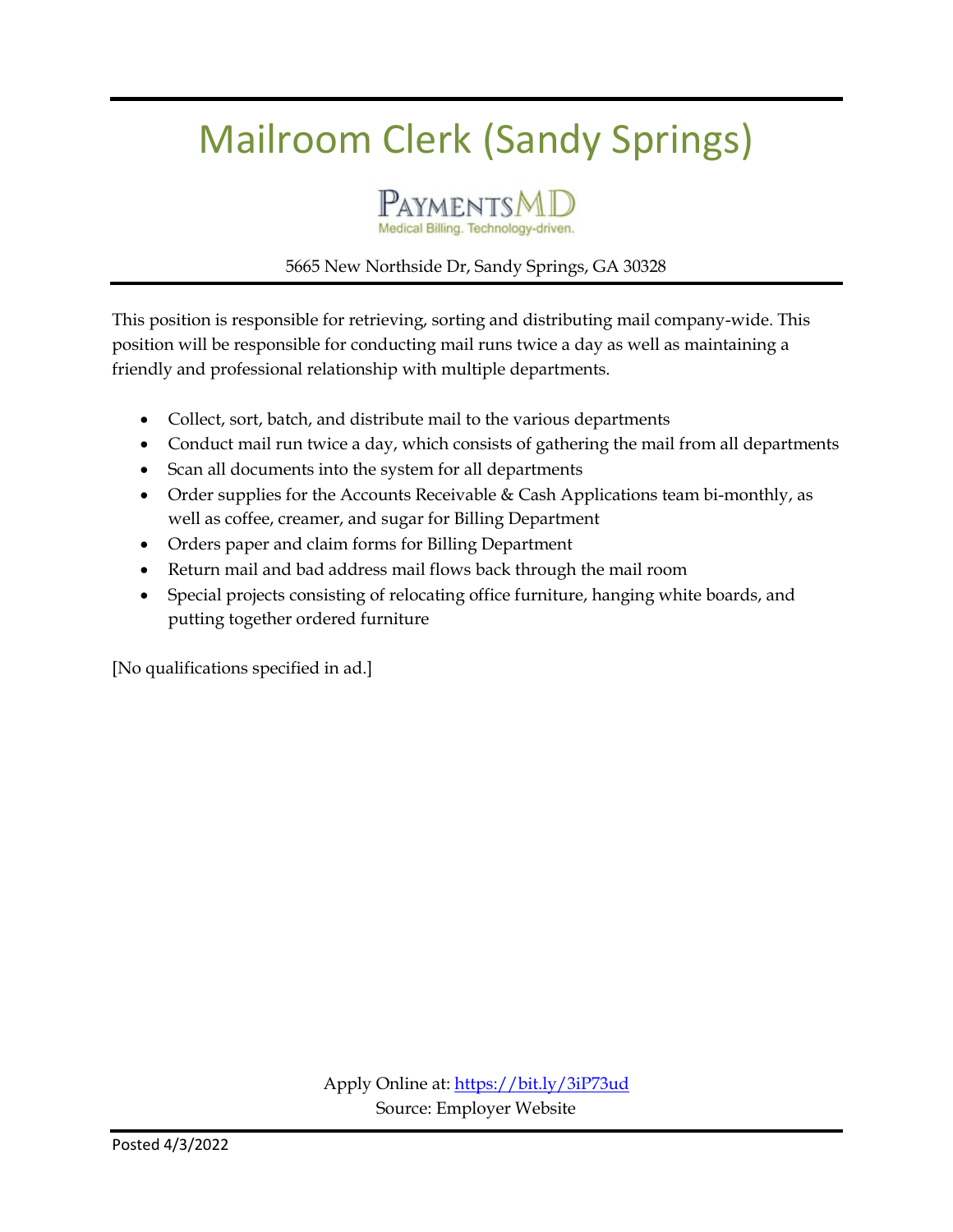# Receptionist / Office Assistant (Sandy Springs)



8800 Roswell Rd Ste 145, Sandy Springs, GA 30350

The Receptionist / Office Assistant is responsible for overall front office activities, including the reception area, mail, purchasing requests and facilities. Other responsibilities include making arrangements for office meetings and coordinating company functions / events as required; also acts asAssistant to the Executive Team as needed.

- Answers and screens calls.
- Retrieves and distributes faxes, mail and packages.
- Ships various packages for office staff.
- Manages inventory control of kitchen and copy room supplies.
- Keeps kitchens, copy rooms & supply closets organized at all times.
- Schedules lunch and dinner arrangements as needed.
- Arranges and coordinates company functions / events as required.
- Responsible for keeping up with check requests for Accounts Payable Dept
- Billing
- Occasional assistance with mail outs for various departments.
- Liaison between property and employees

#### **Qualifications:**

- High School Diploma or equivalent.
- Must be proficient with Microsoft Office applications: Excel, Word, Power Point, etc.
- Working knowledge of mail processes such as postage machine, Federal Express and UPS required.
- Administrative Assistants & Receptionists: 5 years (Preferred)

Apply Online at:<https://indeedhi.re/3JYiuvC> Source: Indeed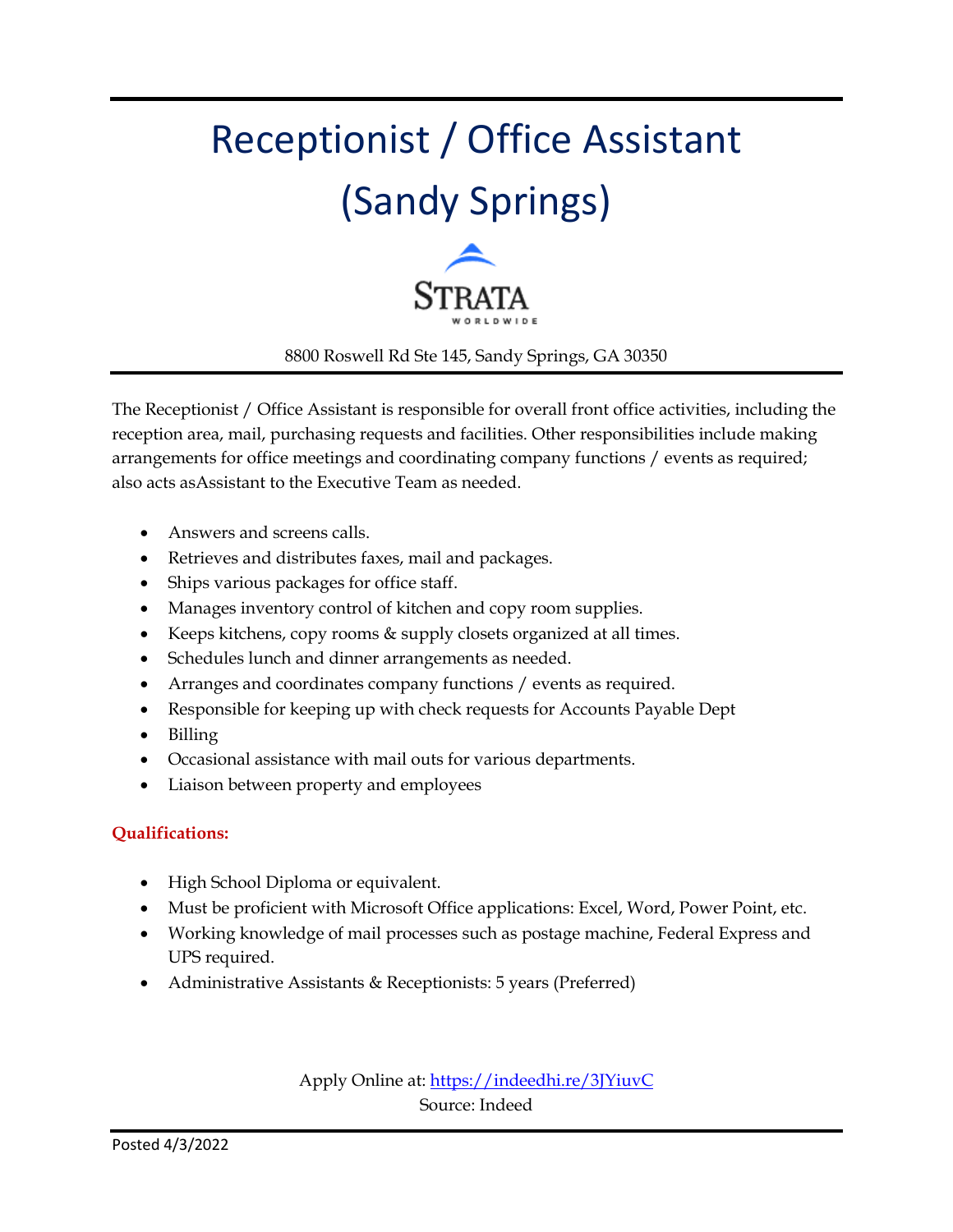### Resource Officer (Sandy Springs)



1130 Hightower Trail, Sandy Springs, GA 30350

The Resource Officer provides support for the work of CAC including security, donation pickup and delivery (both food and thrift) and facilities management.

- Makes sure all doors and windows are closed every night before leaving, except areas in use in the evening
- Investigates thefts and file police reports
- Answers alarms, calls of distress and investigates disturbances •
- Drives CAC truck or van to transport food and other items to satellite locations
- Picks up and/or delivers large donations
- Responsible for driving shuttle as needed
- Keeps outdoors grounds areas clean
- Follows the cleaning schedule for the building
- Inspects windows and doors to ensure locks are in place and working
- Regularly monitors building systems including heating and air and outdoor lights
- Helps with incoming and outgoing donations
- Helps with special events as requested to set up, arrange, and remove decorations, tables, chairs, ladders, and scaffolding to prepare facilities for events such as banquets and meetings.

#### **Qualifications:**

- High School Diploma or GED
- Preferred: Two years of college or equivalent work experience
- Nonprofit experience or experience in a small community-based business and a respect for multi-cultural, homeless or low-income families is highly desirable.

Monday-Friday, with some Saturdays required

Apply Online at:<https://bit.ly/3qVzY4m> Source: Theahaconnection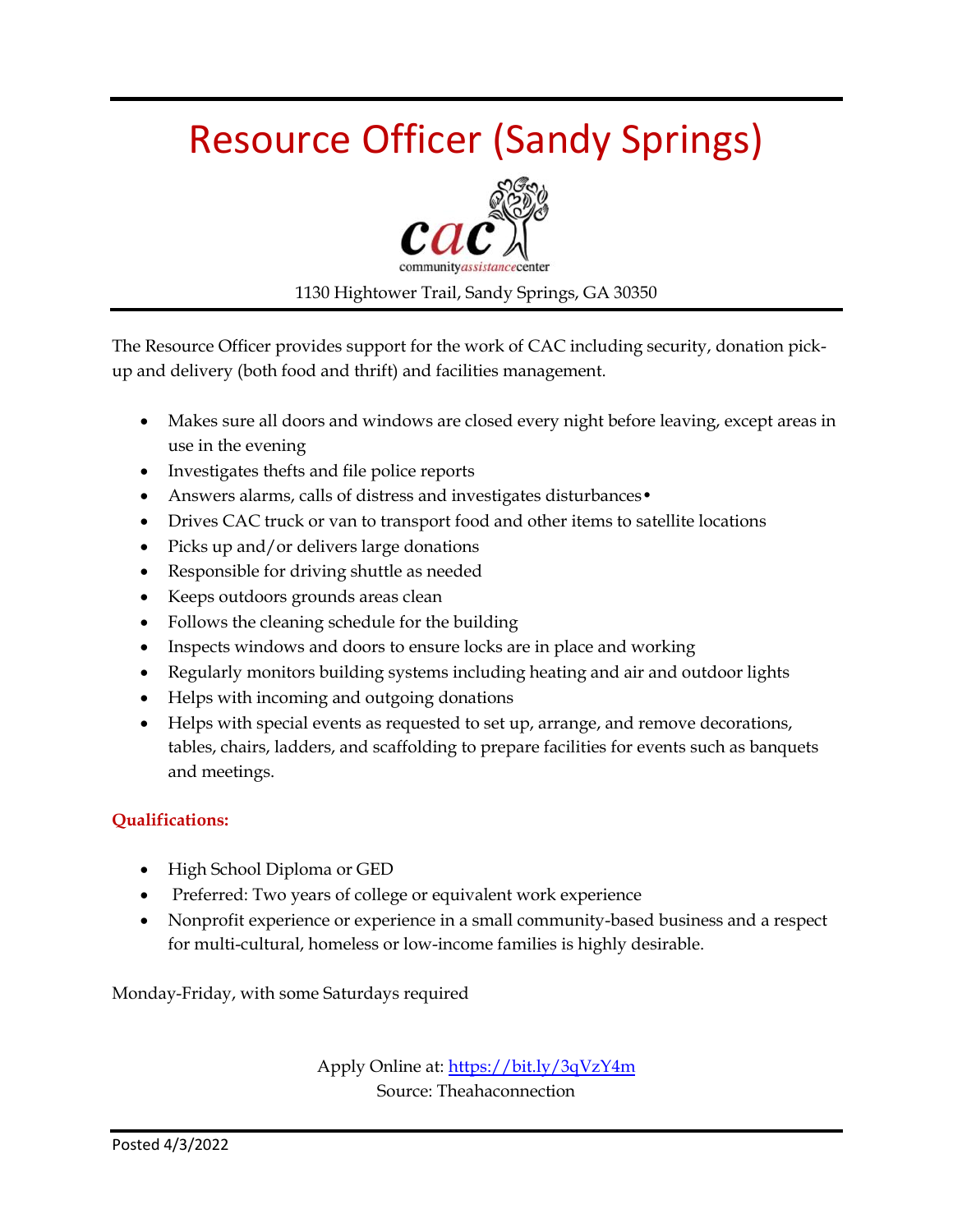### Customer Service Associate

### (Sandy Springs)



7640 Roswell Rd, Atlanta, GA 30350

#### **Responsibilities:**

- Warmly greet and welcome clients and other guests to the dealership.
- Check-in clients for service appointments and ensure that no client waits too long to speak with an advisor.
- Manage the waiting area and amenities.
- Actively listen to our clients and their needs and interpret body language in order exceed client's expectations, solve problems, and de-escalate issues.
- Record details of inquiries, comments, and complaints. Proactively communicate potential issues to management and other departments in order to provide the best possible customer experience.
- Generate courtesy car loaner agreements, explain terms to clients, collect required documentation, and complete vehicle inspections.
- Check-out clients picking up their vehicles from service, collect payment, complete courtesy car returns, and connect clients with their advisor or manager if they have questions.

#### **Qualifications:**

- Previous experience in a similar role with similar responsibilities.
- High school diploma or the equivalent.

Apply Online at:<https://bit.ly/3qPfiL9> Source: Employer Website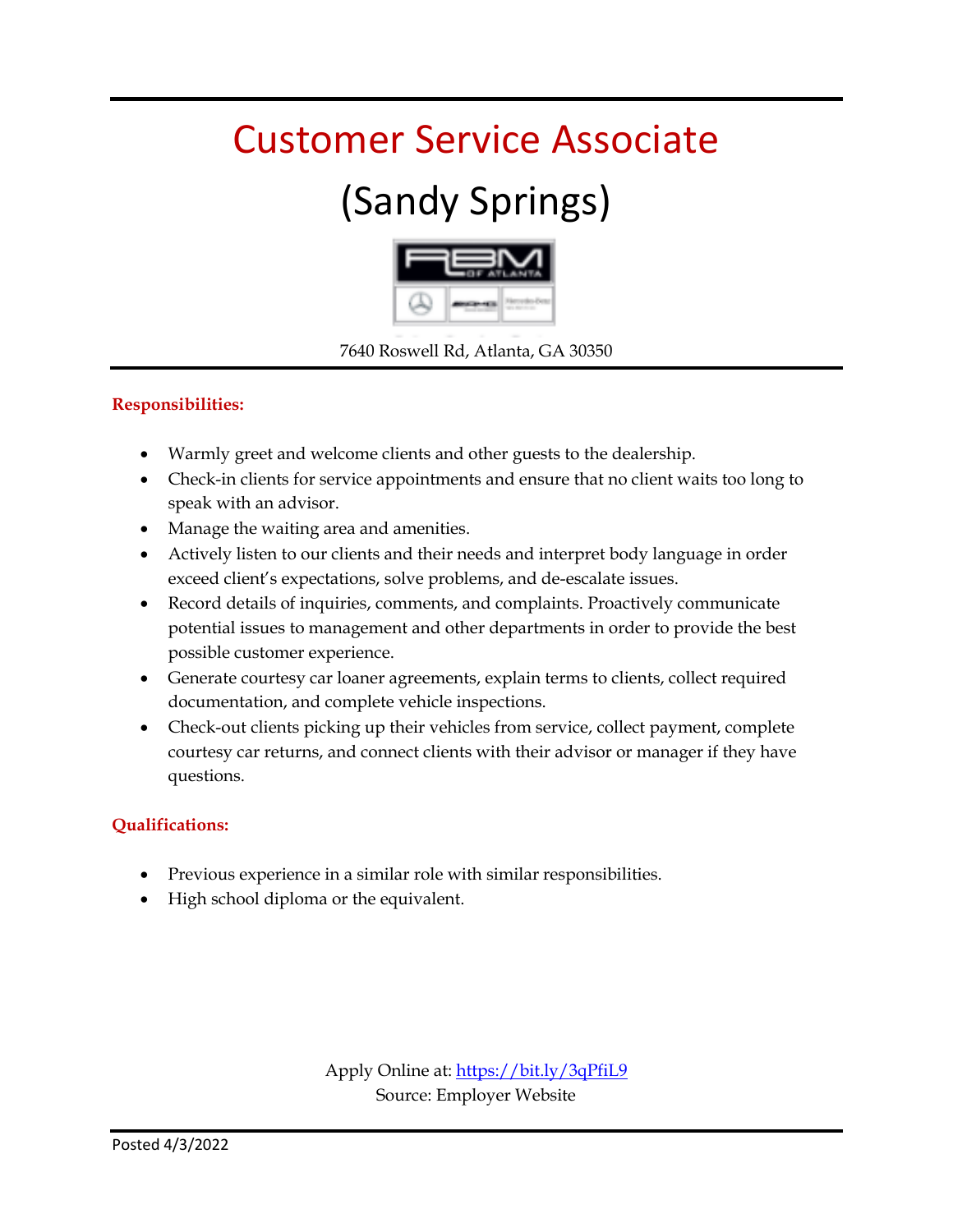### Executive Assistant (Perimeter)

**Oldcastle APG** 400 Perimeter Center Terrace Suite 1000, Atlanta, GA 30346

This will primarily support two individuals on the Senior Leadership Team.

#### **Qualifications:**

- 10+ years' experience supporting an executive (or two executives) managing multiple priorities, calendars and projects.
- Exceptional computer skills

Apply Online at:<https://bit.ly/36HSvtS> Source: Employer Website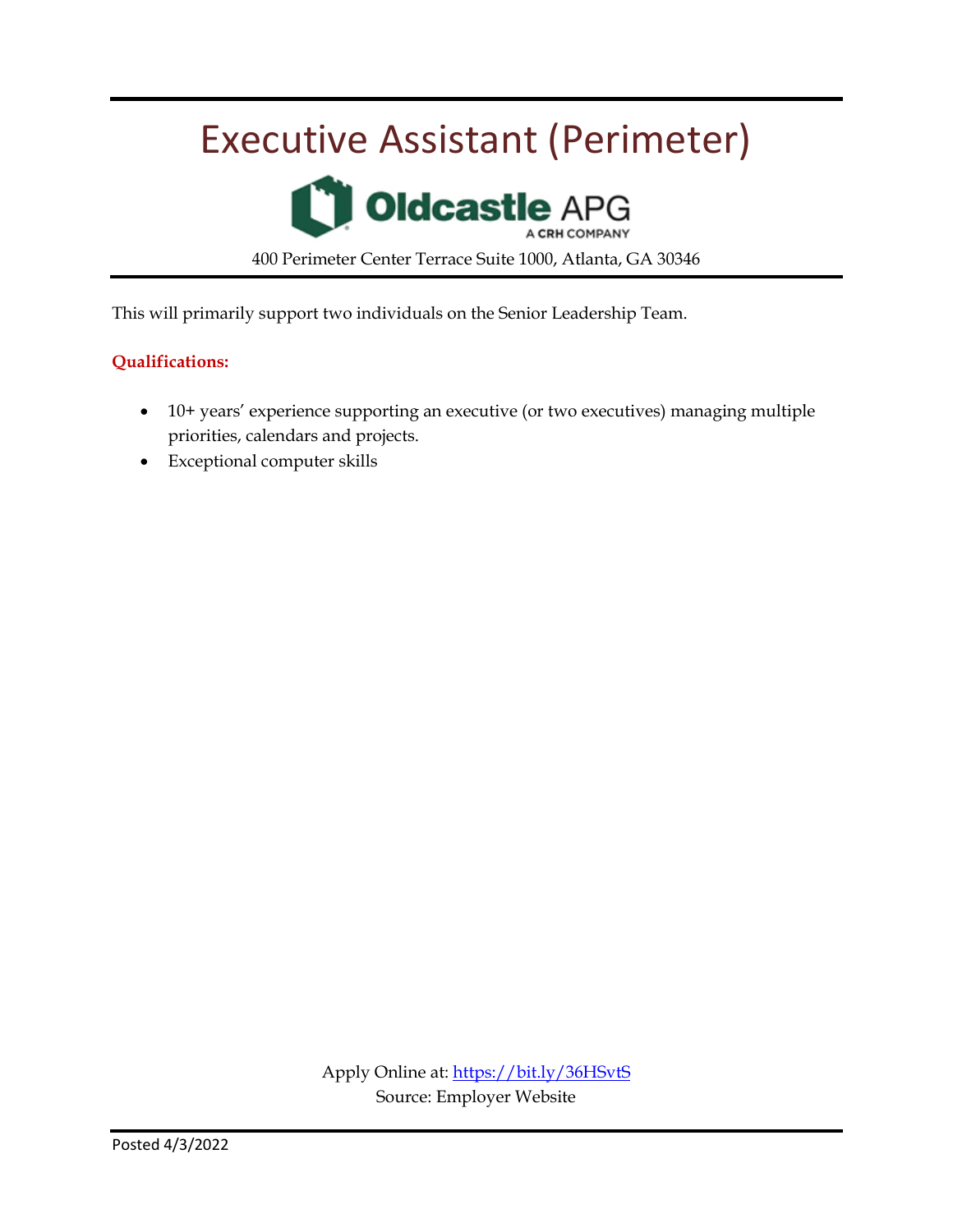### Human Resources Coordinator

### (Alpharetta) **RonaldBlueTrust®**

Wisdom for Wealth. For Life. 1125 Sanctuary Parkway Suite 500. Alpharetta, GA 30009

The Human Resources Coordinator plays a key role on the Human Resources team in assisting with activities related to professional development, systems support, recruiting, onboarding, payroll, and administration.

- Professional Development and Learning Management System (LMS):
- Provide support in the creation and use of Career Development Plans (CDPs) to systematize and prioritize learning items through the LMS
- Provide overall administration of the LMS to include:
- Load and configure training into the system
- Partner in the creation of course resources and tools, career development plans, assessments, learning plans, and onboarding
- Content Management: Reviewing, refreshing, and archiving content
- Set up certifications and learning plans for initiatives in the LMS
- Assist with Continuing Education process
- Certification and designation reporting and facilitation
- Provide support for Human Resources training events (Legacy Summit, The Conclave, CSA Connection, CEO Roundtable, Women's Initiative, etc.)
- Create and monitor cases with LMS vendor to address issues and enhancement requests

#### **Qualifications:**

- Minimum of three (3) years' prior experience in Human Resources or administrative roles required
- Experience with Learning Management Systems or HRIS administration preferred
- Experience using Workday a plus
- Bachelor's degree in Human Resources, management, or a related field a plus
- Basic knowledge of employment law including FMLA, FLSA, ADA, ADEA, etc. preferred

Apply Online at[: https://indeedhi.re/3DpWVle](https://indeedhi.re/3DpWVle) Source: Indeed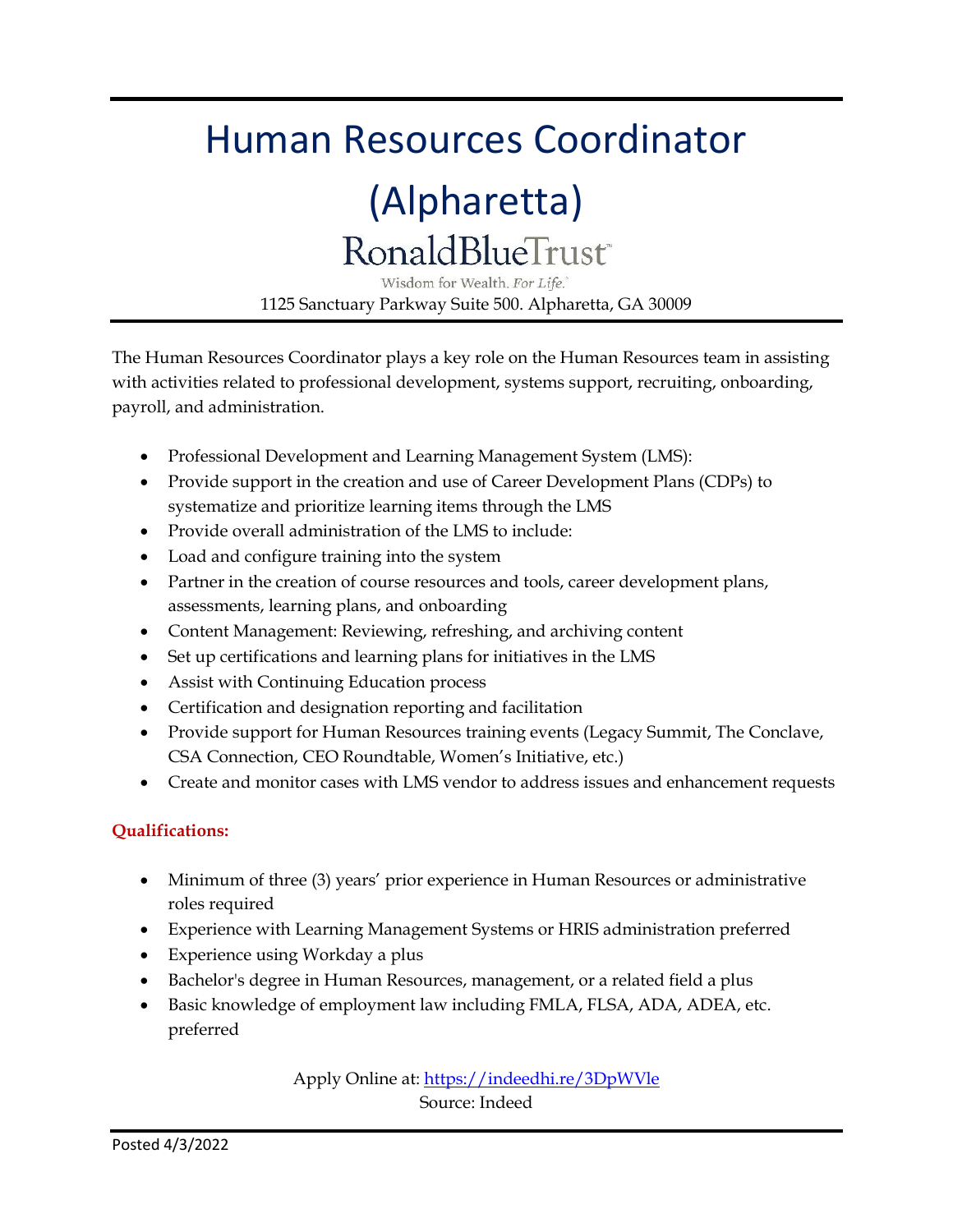### HR Generalist (Sandy Springs)



1470 Riveredge Pkwy NW, Atlanta, GA 30328

#### **Responsibilities:**

- Compensation and Benefits
- Data and Reporting
- Employee Relations
- Employee Engagement and Retention
- Back-up Sr. Payroll Administrator
- Employment Policies and Compliance
- Communications and Culture

#### **Qualifications:**

- A bachelor's degree in human resources or a related field with at least 3 years of demonstrated related experience. A combination of education and related experience may be substituted in lieu of a degree.
- Deep knowledge of ADP Workforce Now Preferred.
- Intermediate skills in MS Office software with emphasis on Excel.
- Knowledge of general HR functions and employment related laws.
- PHR/SPHR or the willingness to pursue certification Preferred

Apply Online at:<https://indeedhi.re/3Du3kfl> Source: Indeed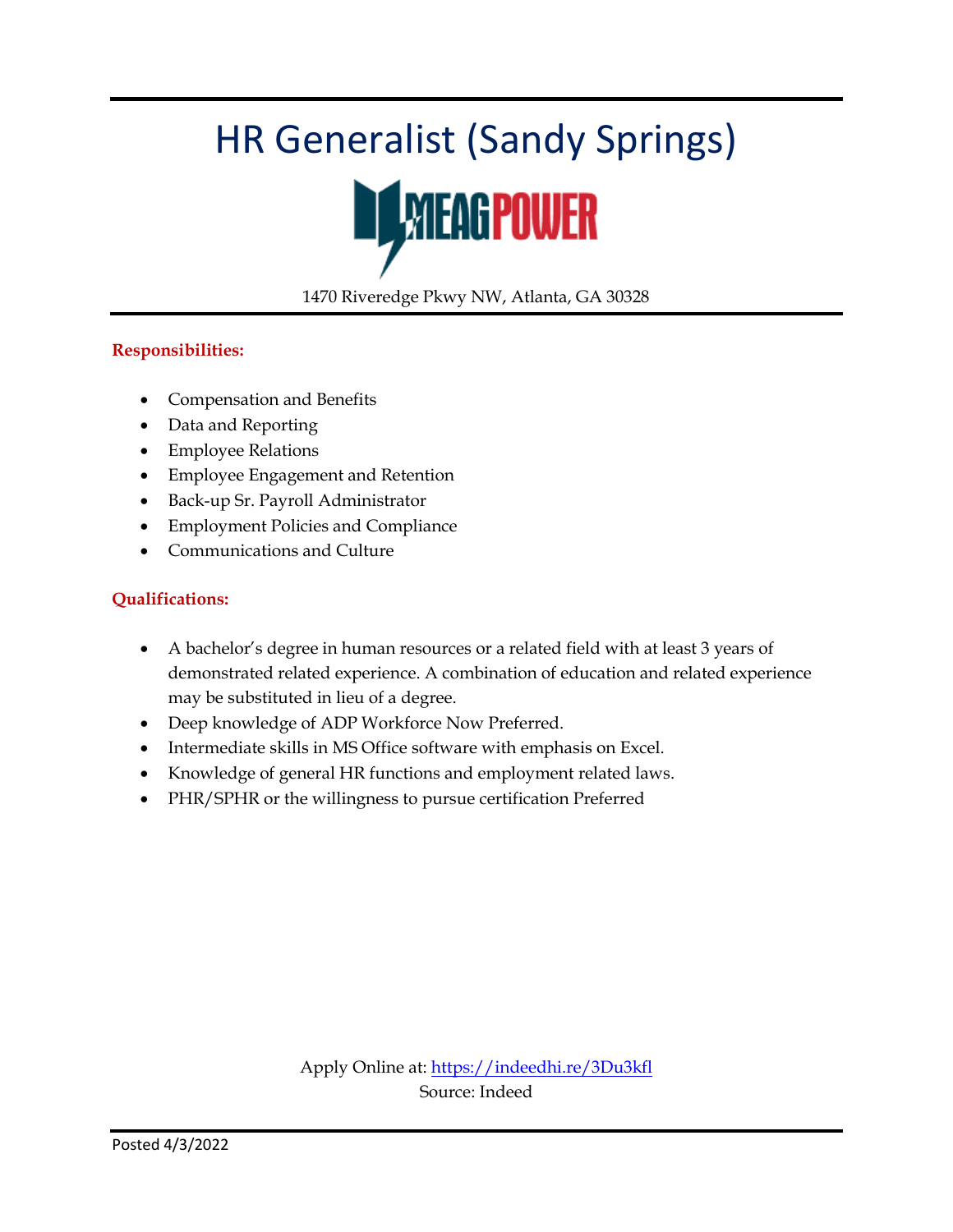### Administrative Assistant (Alpharetta)



#### North American Properties

Avalon, Alpharetta, GA

#### **Responsibilities:**

- Provide front desk coverage through answering main phone lines timely and greeting guests in a professional, courteous manner
- Answers and directs incoming call
- Logs in packages; coordinates distribution to employees
- Distributes mail.
- Informs security if there are any issues for their attention
- Shares knowledge of the Forum events with callers & employees
- Maintains and updates employee contact information on phone lists, titles, quick lists, etc.
- Maintains and updates all Vendor and Tenant contact and insurance information
- Prepare and edit correspondence, communications, presentations, and other documents
- Informs appropriate individuals of any Lobby or other maintenance issues
- Assist in responding to and logging all guest issues/comments
- Gather monthly tenant gross sales information, distribute appropriately, and enter into Yardi
- Assist the accounting department by preparing/sending out monthly tenant rent statements, tracking and input cash receipts using MRI
- Code and process all invoices in a timely manner and effectively communicate with the accounting team
- Maintain and organize tenant and vendor files
- Order and maintain an inventory of office supplies and equipment

#### **Qualifications:**

- Minimum 1-2 years of administrative experience, preferably in property management
- Bachelor's degree required from 4-year college or university

Apply Online at[: https://bit.ly/372X0PA](https://bit.ly/372X0PA)

Source: Employer Website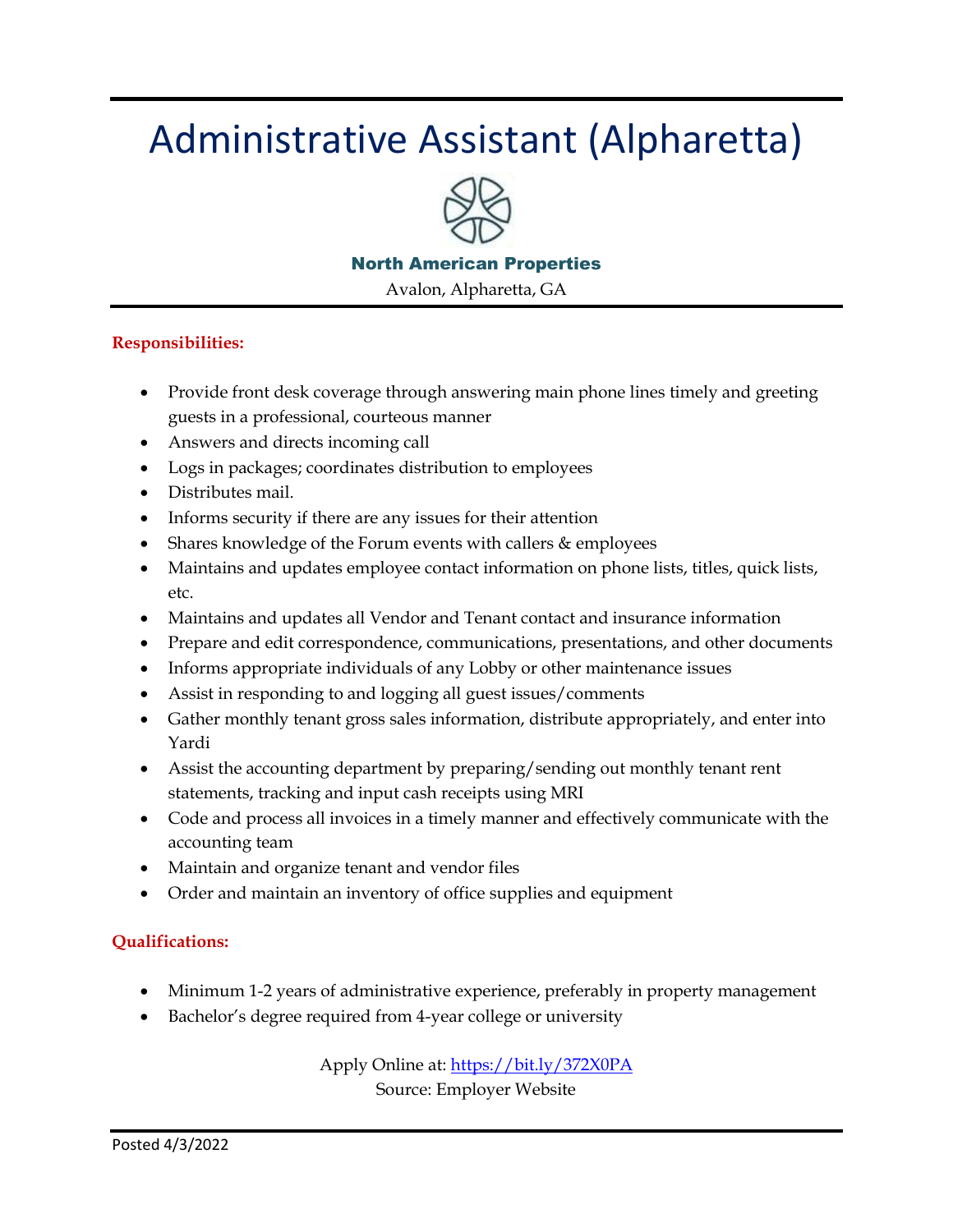### Administrative Assistant (Roswell)



80 Mansell Ct E, Roswell, GA 30076

#### **Responsibilities:**

- Greets visitors and provides tours of the center.
- Serves as liaison between the center manger and center staff, general public and outside representatives.
- Accurately and clearly convey directives, assignments, and instructions and other information from the Center Manager to the center staff as directed.
- Assists center management with scheduling substitute teaching staff.
- Prepares routine correspondences.
- Assist in set up for meetings and conferences.
- Efficiently operates phone system, copier, computer and fax (all office equipment).
- Prepares center newsletter.
- Proofreads and edits reports and other documentation to ensure accuracy and completeness.
- Records and prepares meeting minutes
- Maintains accurate organized and accessible center files for staff, children and appropriate documents for licensing, accreditation, etc.

#### **Qualifications:**

 High School Diploma or equivalent and four (4) years of professional, administrative experience required or Bachelor's degree in Business Administration or a related field from an accredited college or university and one (1) year of administrative experience

> Apply Online at:<https://bit.ly/35v8nzw> Source: Employer Website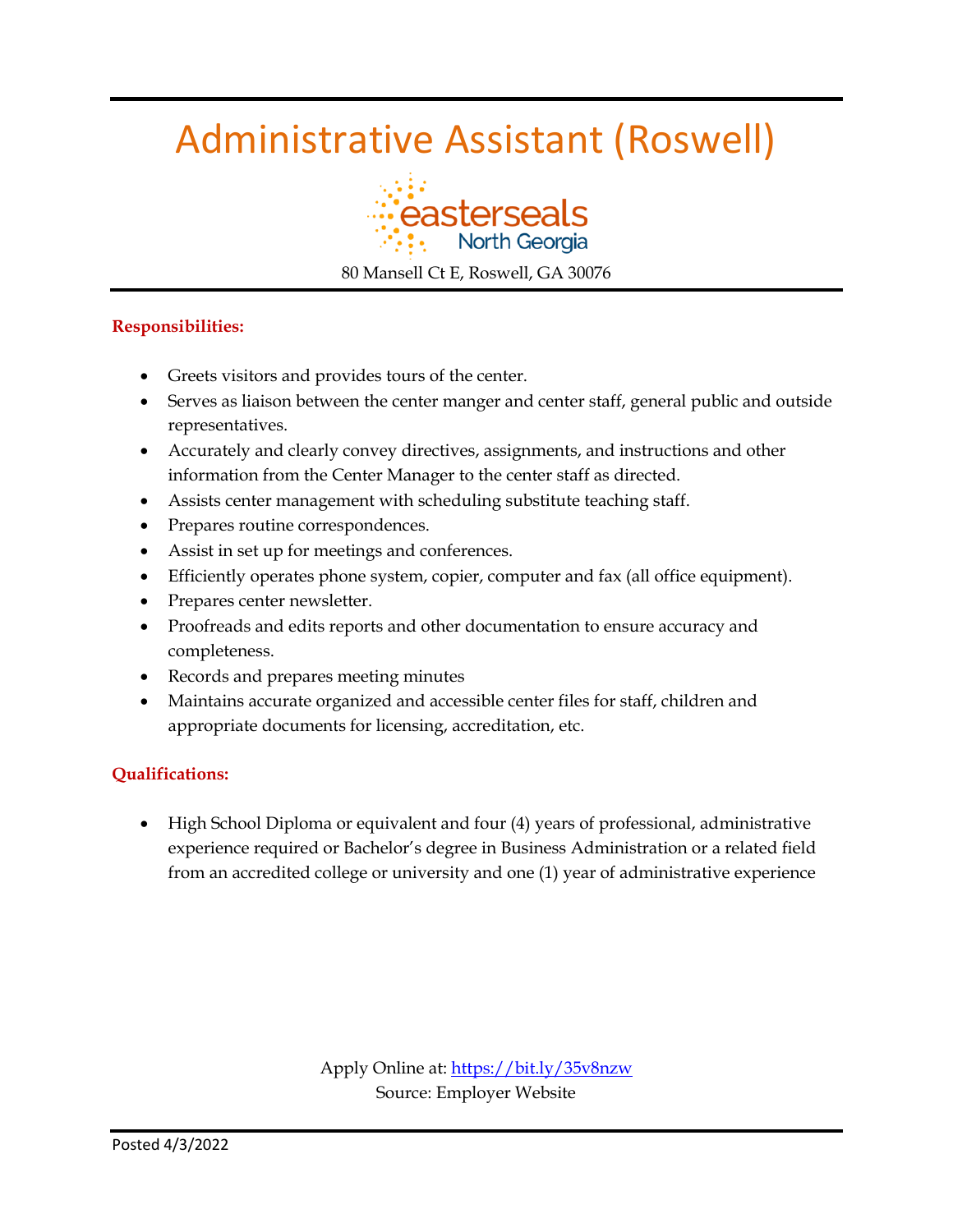### Service Express Agent (Buckhead)

LUXURY

#### COLLECTION

#### The Whitley

3434 Peachtree Rd NE, Atlanta, GA 30326

Support the Front Office in providing superior guest service by fielding all guest issues and requests received by telephone with the goal of addressing and resolving any problems.

- Promptly answer telephone calls, greet callers with a positive and clear voice. Listen to ascertain the correct extension. Reading and using a moderately complex computer console, direct calls to appropriate line. Requires sitting in a confined space for long periods of time to continuously perform essential functions.
- Transcribe complete messages and repeat information to verify accuracy. Input and retrieve messages from the computer as requested. Read and verbally recite exact messages for guests.
- Receive wake up call information, input cautiously into the automated wake-up system and verbally confirm time to guest.
- Page guests and patrons using the public address system in a courteous and clear manner.
- Act as dispatcher for security, guest services and property operations associates. Provide timely information via paging system and two way radios to associates in response to emergencies and guest requests such as plumbing problems, airport shuttle service, etc.
- Briefly answer basic inquiries, time, extension numbers, outlet hours, etc.
- Immediately answer the emergency line, listen to details to identify nature of problem and respond appropriately in accordance with established procedures. Initiate emergency response as necessary and legibly document pertinent details.

#### **Qualifications:**

 Ability to access and accurately input information using a moderately complex computer system with or without reasonable accommodation.

> Apply Online at[: https://bit.ly/3uMUNjx](https://bit.ly/3uMUNjx) Source: Employer Website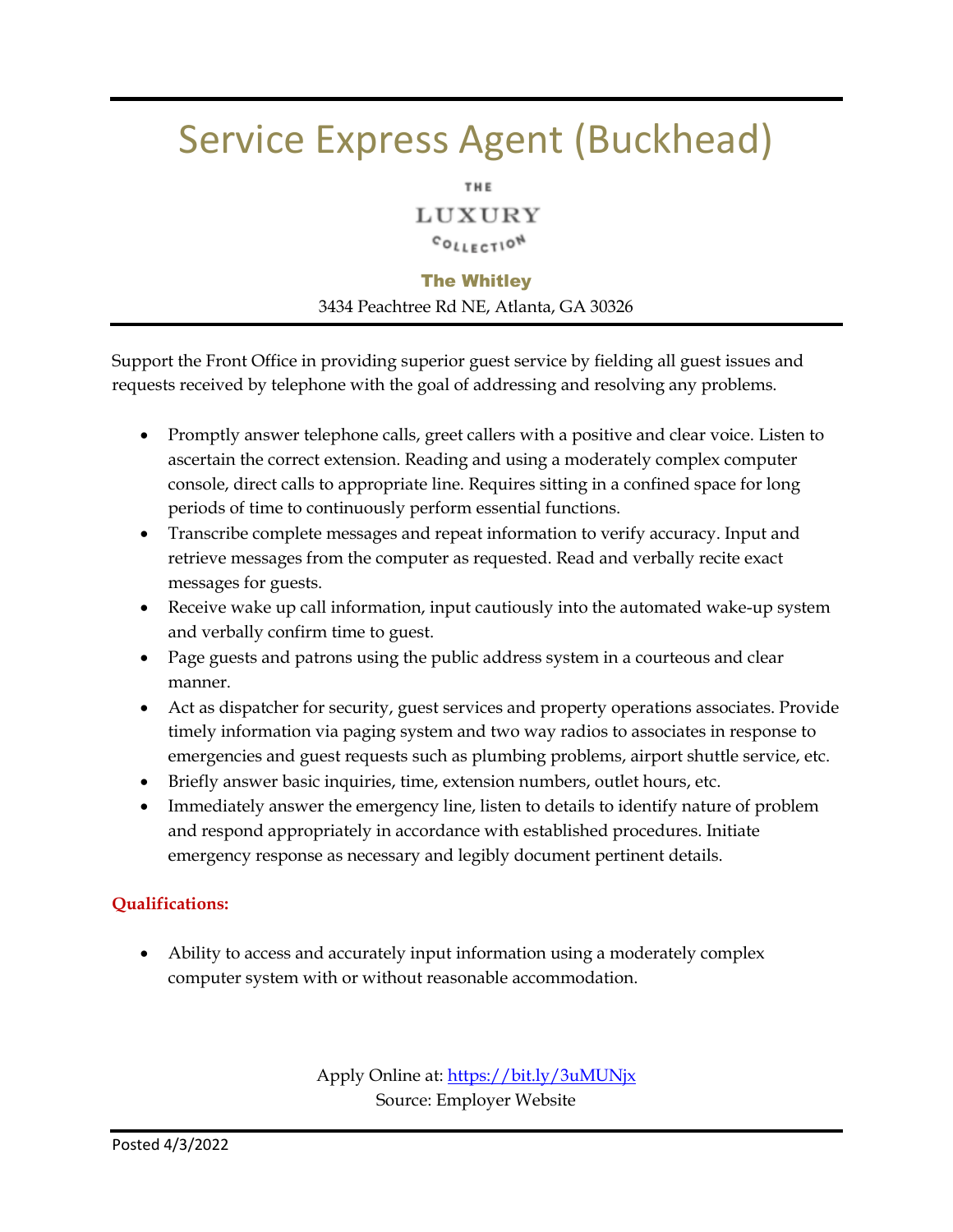# Receptionist / Call Center Representative (Sandy Springs)



1120 Hope Rd, Sandy Springs, GA 30350

#### **Responsibilities:**

- Answer, screen and forward incoming phone calls
- Respond efficiently and accurately to callers, explaining possible solutions, and ensuring that clients feel supported and valued.
- Taking part in training and other learning opportunities to expand knowledge of company and position
- Understanding and striving to meet or exceed call center requirements
- Review submitted information for completion, correctness and transferring data into system
- Efficiently and effectively update and maintain the internal system for electronic clinical records
- Perform general clerical duties to that may include: photocopying, faxing, mailing, and filing
- Answering a multi-line phone and greeting visitors to the office

#### **Qualifications:**

- Previous Call Center experience preferred
- Healthcare and/or customer service experience a plus

Monday - Friday 9am - 5:30pm

Apply Online at[: https://bit.ly/3wWZ5Yj](https://bit.ly/3wWZ5Yj) Source: Employer Website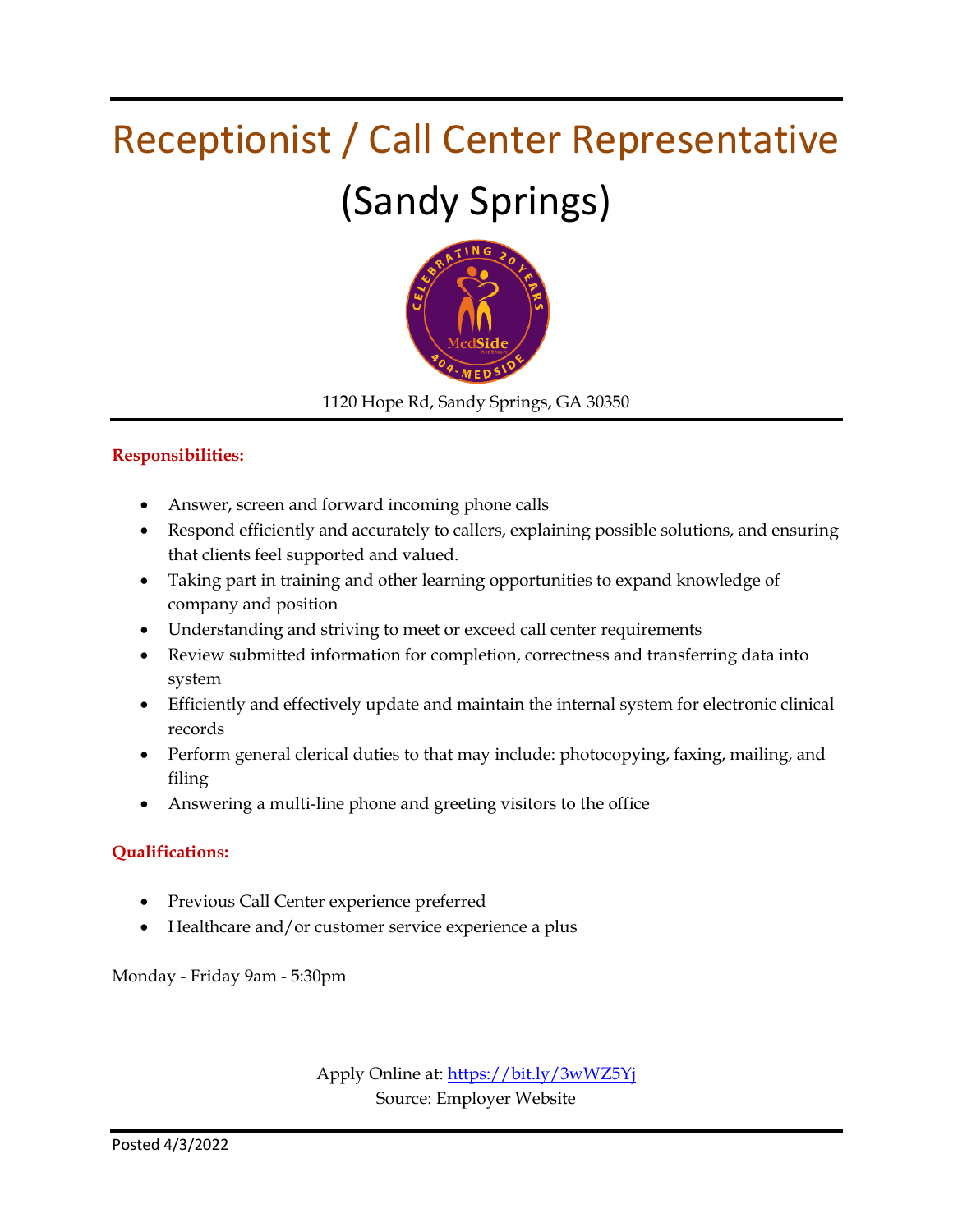### Human Resources Generalist (Buckhead) **AUTOGRAPH COLLECTION®** HOTELS Hotel Colee

3377 Peachtree Rd NE, Atlanta, GA 30326

You'll undertake a wide range of HR tasks, like organizing trainings, administering employee benefits and leaves and crafting HR policies. You will use Human Resources Information Systems to ensure all employee records are up-to-date and confidential. You'll act as the main point of contact for employees' queries on HR-related topics.

- Administer compensation and benefit plans
- Assist in talent acquisition and recruitment processes
- Conduct employee onboarding and help organize training & development initiatives
- Provide support to employees in various HR-related topics such as leaves and compensation and resolve any issues that may arise
- Promote HR programs to create an efficient and conflict-free workplace
- Assist in development and implementation of human resource policies
- Undertake tasks around performance management
- Gather and analyze data with useful HR metrics, like time to hire and employee turnover rates
- Organize quarterly and annual employee performance reviews
- Maintain employee files and records in electronic and paper form
- Enhance job satisfaction by resolving issues promptly, applying new perks and benefits and organizing team building activities
- Ensure compliance with labor regulations

#### **Qualifications:**

- Two-year proven experience in the Human Resources field
- Good knowledge of employment/labor laws
- Outstanding knowledge of MS Office; HRIS systems
- BSc/BA in Business administration or relevant field preferred
- Additional HR training will be a plus

Apply Online at:<https://bit.ly/35tvYAE> Source: Employer Website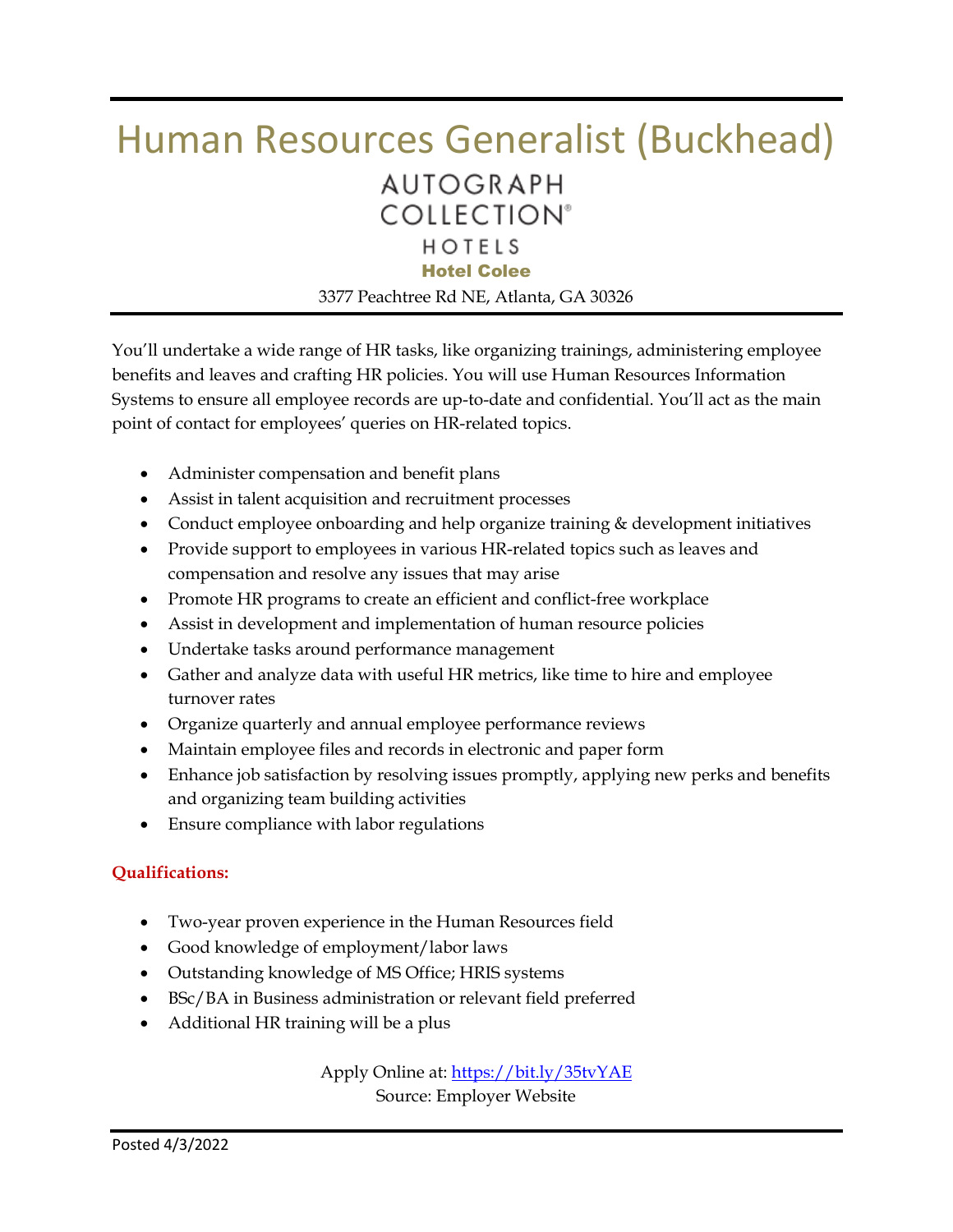# Customer Service Associate PT (Dunwoody) 5342 Tilly Mill Rd, Atlanta, GA 30338

Maintain access control and security procedures for members and guests at front desk, fitness center, and pool entrances. Maintain knowledge of staff, facilities and programs from which you can draw on to assist customers in a timely and effective manner.

• Provide exceptional first-line customer service to all customers • Reliable, courteous, and punctual • Smile and Greet all customers as they arrive and depart • Assist with inquiries by telephone and in person • Answer telephone in a proper manner and operate switchboard effectively • Communicate all information regarding membership levels and privileges to guests accordingly • Check in all members and guests using agency procedure • Accept, process and discharge packages and documents following proper procedure • Maintain knowledge of facility, programs and staff to answer questions and assist members with basic registration information, program location and additional information as required • Address and respond to customer and staff questions, requests, concerns and issues in a timely and efficient manner • Cover box office and ticket sales using 3rd party system • Build and maintain relationship with repeat customers • Follow up with customers via hand written thank you notes, emails, and in-person communication. • Flexibility with schedule and offering assistance other to departments when asked • Handle administrative duties of the department • Identify emergencies, incidents, and follow appropriate procedures

#### **Qualifications:**

- Possess excellent computer and typing skills
- Proficiency in Microsoft Suite (Word, Excel and Outlook)
- Experience using Salesforce (CRM system)

10 – 25 hours/week – will include nights and weekends

Apply Online at:<https://bit.ly/3uJOflT> Source: Employer Website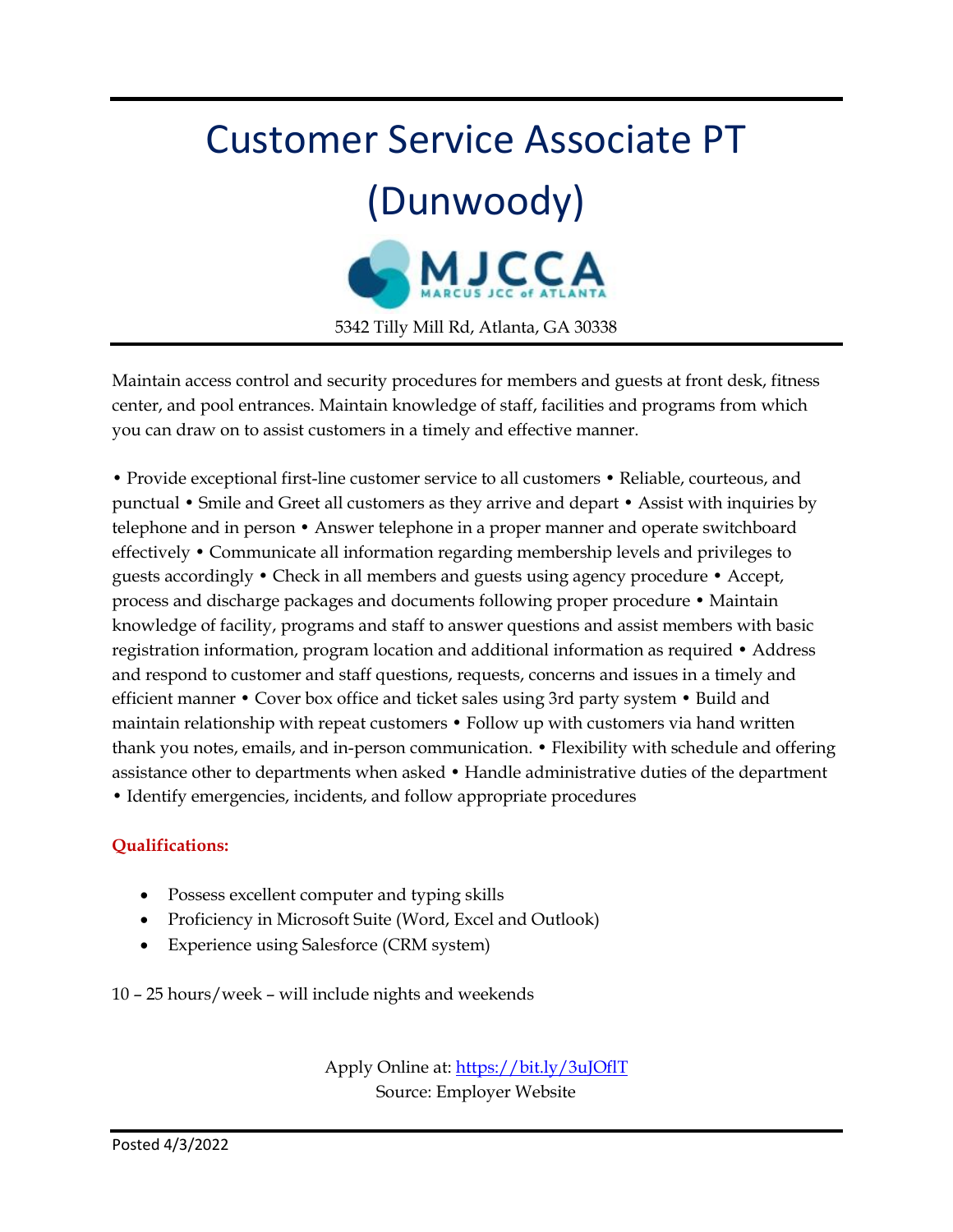### Human Resources Assistant (Alpharetta)



11380 Southbridge Pkwy #225, Alpharetta, GA 30022

HR Assistant -The HR Assistant is primarily responsible for assisting the HR Manager with recruitment and retaining our caregiver roster and all other HR activities.

- Process background checks/fingerprinting for all caregivers
- Process caregivers through E-Verify system and/or confirm HireTech has completed.
- Report new hires to Georgia Hire website
- Assist HR Manager with recruitment by reviewing caregiver resumes and scheduling interviews for HR manager
- Assist with scheduled student career fairs.
- Assist with basic caregiver questions pertaining to job duties, schedules & caregiver software including eRSP, Paycheck Viewing software and Onbarding software.
- Assist with new hire onboarding processes by collecting necessary pre-hire paperwork prior to scheduled orientation i.e. employment application, I-9 forms, credentials, new hire orientation paperwork, direct deposit information, etc
- Assist with creating employees in ERSP profile by entering and updating personal information for HR practices and confirming that all fields in eRSP are complete and accurate.
- Tracks certifications for expirations in the scheduling Software Database (eRSP)
- Run a credential report and notify caregivers of expired credentials every week and update credentials in ERSP once received- DL, CNA or PCA certification, TB skin/chest results, CPR/FA certification, Auto Insurance, Employment Authorization Card (if necessary)
- Set up orientation room with supplies, new hire paperwork, and company information, and create caregiver ID badges

[No qualifications specified in ad.]

Apply Online at:<https://bit.ly/35wBxy2> Source: Employer Website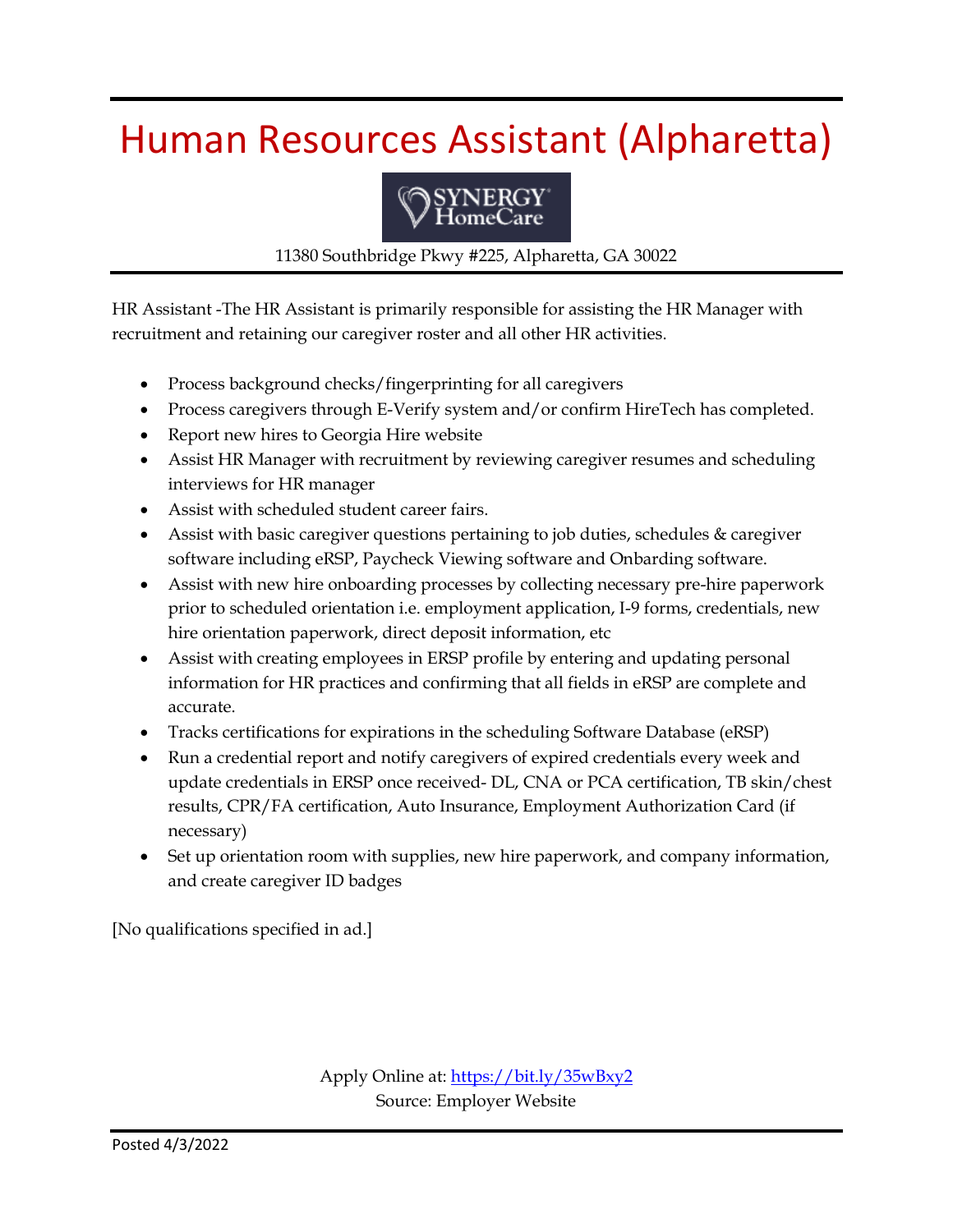# PT Human Resources Coordinator – Contract (Buckhead) radiology

3475 Piedmont Rd NE Suite 1150, Atlanta, GA 30305

In addition to assisting with recruiting and placing new employees, an HR Coordinator assists with guiding employees through various human resource processes, answering any questions they may have about policies. The position also has an active role in ensuring all human resource functions are complying with local, state and federal regulations.

- Completes Forms I-9, verifies I-9 documentation and maintains I-9 files
- Maintain hard and digital copies of employees records
- Assist with preparation of performance review processes
- Update records of new staff
- Send birthday, anniversary, and promotion updates
- Administers health and welfare plans, including enrollments, changes and terminations
- Processes required documents through payroll and insurance providers to ensure accurate record-keeping and proper deductions.
- Performs customer service functions by answering employee requests and questions
- Assisting with new employee onboarding & orientation
- Produce and submit reports on general HR analytics

#### **Qualifications:**

- Associates degree in a related discipline
- 1-2 years minimum of experience in Human Resources
- HR certifications preferred but not required
- Highly computer literate with capability in email, MS Office and related business and communication tools

8 hour shift; Monday to Friday

Apply Online at:<https://indeedhi.re/3IWd433> Source: Indeed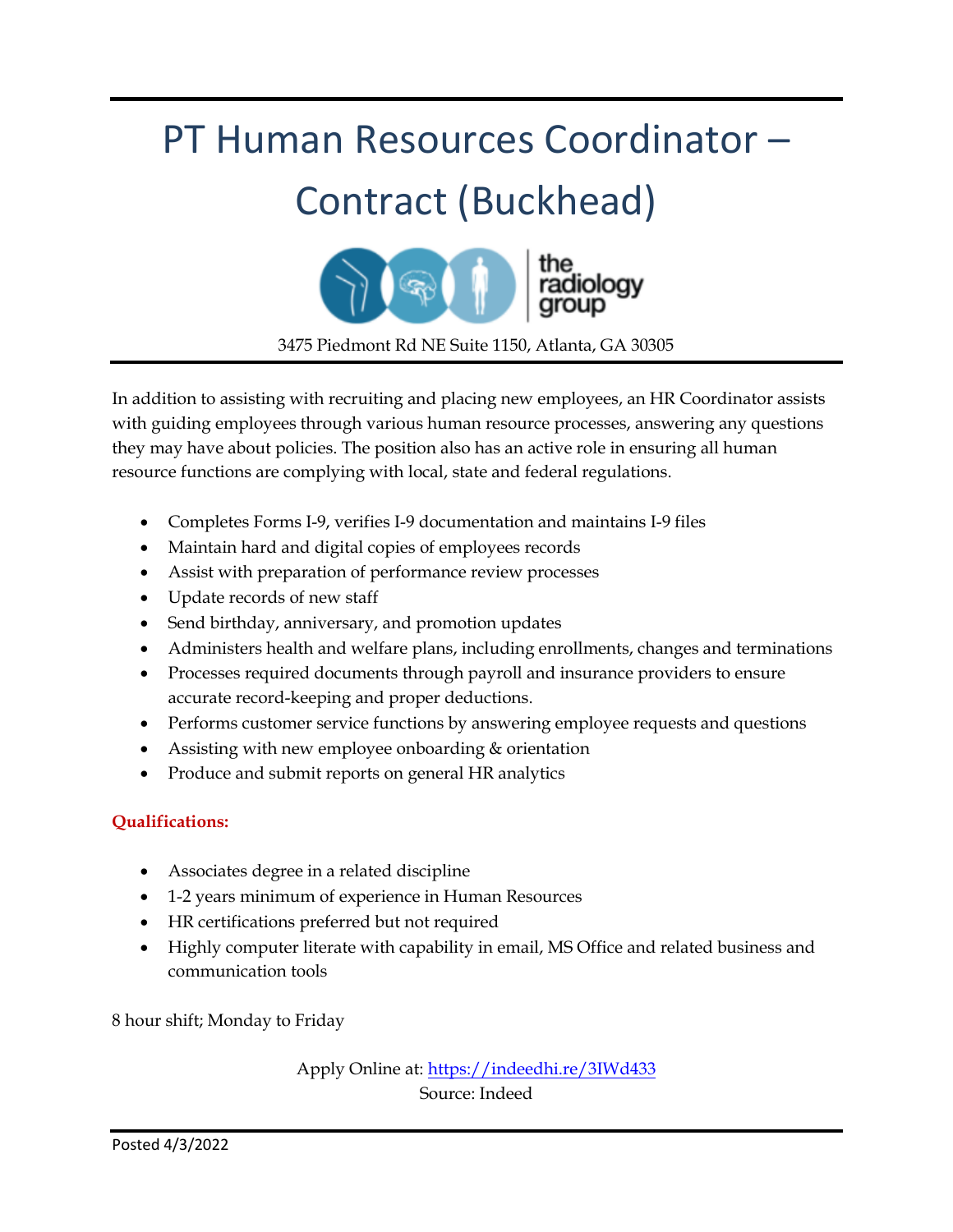### Food Service, Housekeeping, & Other Now Hiring – Week of 4/3/22

**Front Counter Associate (Sandy Springs) \$15 an hour** Fabricare Center Cleaners / 8611 Roswell Rd NE, Sandy Springs, GA 30350 <https://indeedhi.re/3NBjSGO>

**Food Service Utility (Sandy Springs)** FLIK - Mercedes-Benz USA Headquarters / 1 Mercedes Drive, Atlanta, GA 30328 <https://bit.ly/36FTfQx>

**Car Washer / Porter (Perimeter)**

**\$15 per hour; 6 hours per day / 5 days a week**

BLS Limousine Services/ 303 Perimeter Center North, Suite 300, Atlanta, Georgia 30346 <https://indeedhi.re/3J3N8m6>

> **Dishwasher (Buckhead) \$14 - \$16/hr** True Food Kitchen / Lenox Mall <https://indeedhi.re/3NMoxG6>

#### **Housekeeping Attendant PT (Sandy Springs)**

**\$11.73 an hour** Cherokee Town & Country Club / 665 Hightower Trail, Atlanta, GA 30350 <https://bit.ly/3DobHc4>

**Kitchen Helper / Dishwasher (Alpharetta)** Cottonwood Estates / 255 Vaughan Dr, Alpharetta, GA 30009 <https://bit.ly/3LpJPqS>

**Shuttle / Pick-Up and Delivery Driver (Sandy Springs) \$15 an hour** RBM of Atlanta / 7640 Roswell Rd, Atlanta, GA 30350 <https://bit.ly/3tPyDho>